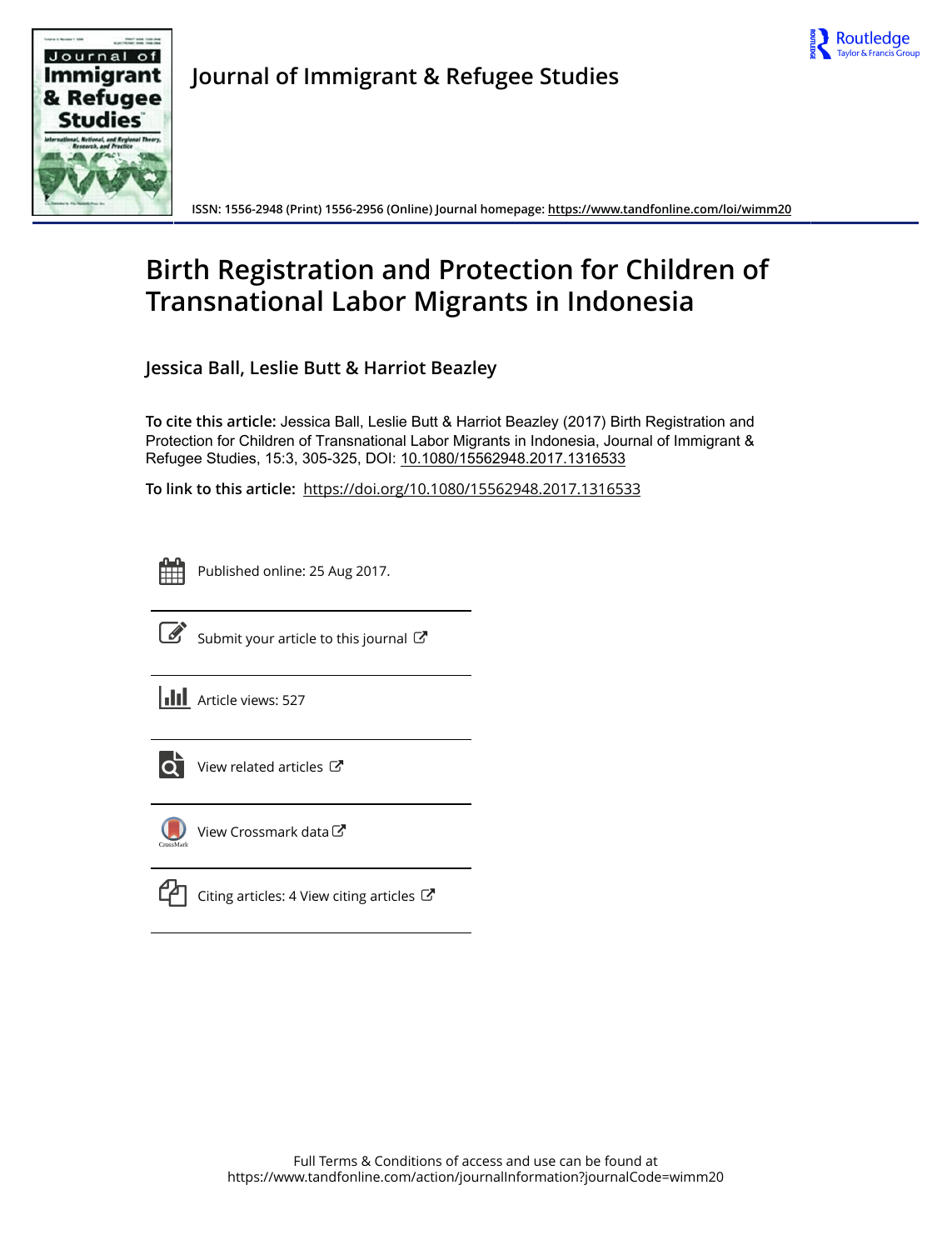

# Birth Registration and Protection for Children of Transnational Labor Migrants in Indonesia

Jessic[a](#page-1-0) Ball<sup>a</sup>, Leslie Butt<sup>a</sup>, and Harriot Beazley<sup>[b](#page-1-0)</sup>

<span id="page-1-0"></span><sup>a</sup>University of Victoria, Victoria, British Columbia, Canada; <sup>b</sup>University of the Sunshine Coast, Sippy Downs, Australia

#### ABSTRACT

Policies on transnational labor migration do not consider workers' needs as parents or the rights and welfare of their children, including a child's right to an official identity through birth registration. A study of birth-registration decision making by migrant parents in Lombok, Indonesia underscored the need for targeted responses to uniquely challenging circumstances and priorities of migrant parents. Free birth registration through birthing and health centers and village-level leaders can overcome problems of decentralized implementation of national strategies and an exploitive registration brokerage industry, mitigating risks of de facto statelessness for children and a multigenerational pattern of undocumented and unsafe migration.

#### **KEYWORDS**

Indonesia; birth registration; civil registry; statelessness; migrant parents; transnational labor migration; child rights; staybehind children

Transnational labor migration affects a significant number of children, whether they accompany parents to work sites overseas, are born to mothers during overseas employment, or stay behind in migrant parents' home communities. Despite some consideration by international organizations (e.g., Abramovich, Ceriani Cernadas, & Morlachetti, [2011](#page-18-0)) regarding children in the context of migration, policies on transnational labor migration and protection of workers' rights do not address specifically workers' roles and needs as parents or the rights and welfare of children of migrant workers. The United Nations Convention on the Rights of the Child (UNCRC; United Nations General Assembly, [1989\)](#page-20-0) includes several articles relevant to children of migrant parents articulating the right to a nationality; to the highest attainable standard of care, health, and education; and to freedom from discrimination, exploitation, and abuse. The United Nations Convention on the Protection of the Rights of All Migrant Workers and Members of their Families (United Nations High Commission for Human Rights, [1990](#page-20-1)) affirms children's rights enshrined in the UNCRC. Although ratified by Indonesia in 2012, there has

**CONTACT** Jessica Ball  $\Omega$  [jball@uvic.ca](mailto:jball@uvic.ca)  $\Omega$  University of Victoria, Child and Youth Care, PO Box 1700 STN CSC, Victoria, BC V8W 2Y2, Canada.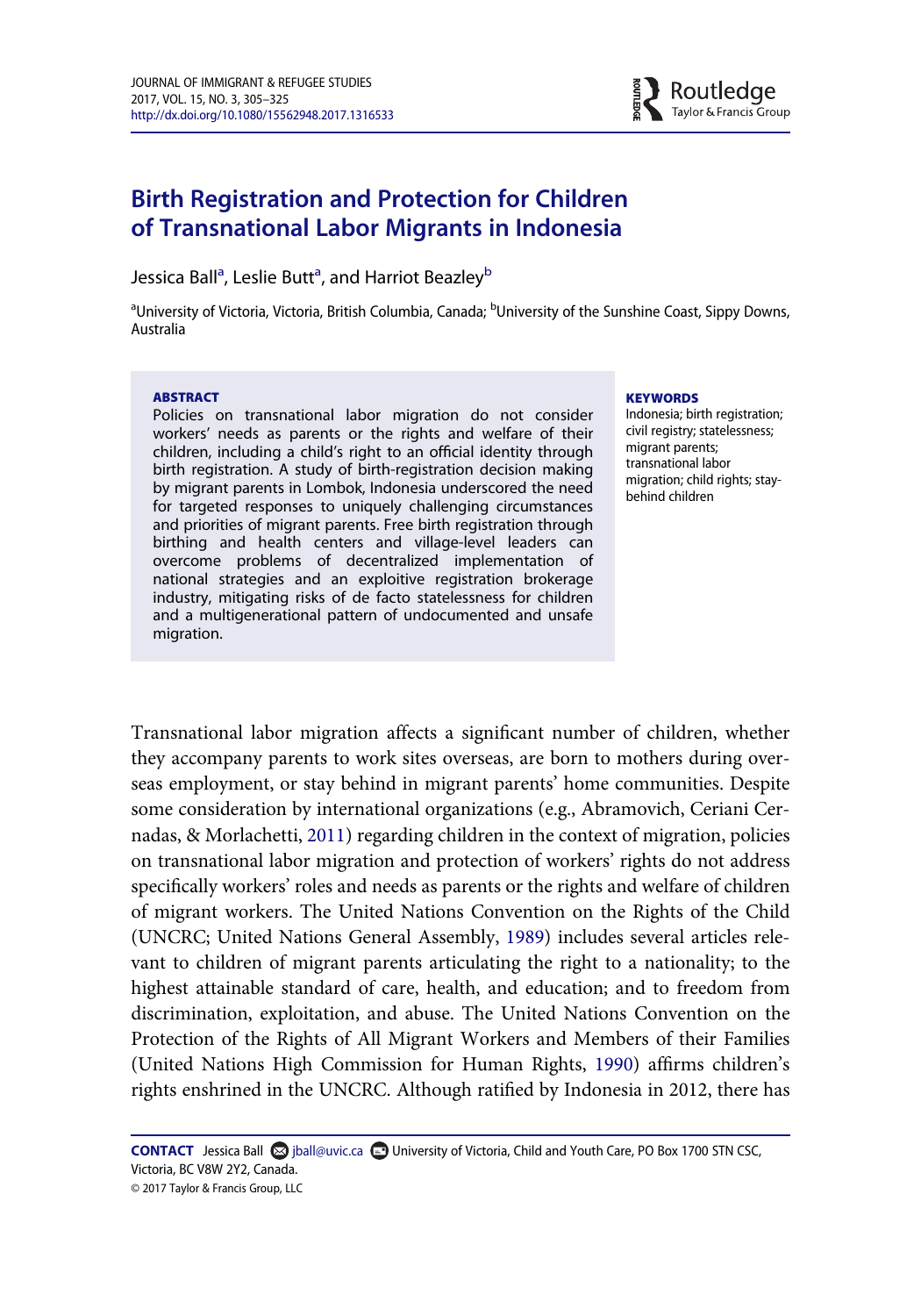306  $\left(\bigstar\right)$  J. BALL ET AL.

been no legislation to enforce these conventions. Persisting inadequacies of Indonesia's systems for labor migration and protection of children's rights and workers' rights have been widely acknowledged (AusAID, [2012\)](#page-18-1). Few studies have examined the consequences of parents' temporary labor migration on children's access to rights including birth registration, social protection, education, and quality of life or on the legacy of unsafe migration often passed on to children (Allerton, [2014;](#page-18-2) Bryant, [2005](#page-19-0); Lynch, [2010](#page-20-2)).

This article argues that while transnational migration may be the only option for parents where there is no opportunity to earn income closer to home, much more needs to be done by governments that encourage and benefit from labor migration to address workers' roles as parents and to ensure the rights and welfare of their children. The benefits of transnational labor migration to countries, including Indonesia, that encourage out-migration are often founded on fundamental inequities (Hewison & Young, [2006\)](#page-19-1). Inequities are particularly apparent when workers are undocumented and, thus, especially vulnerable to exploitation by recruiters and employers, when workers earn low wages for unskilled labor, when parents on the move do not complete birth registration of their children, and when family members who provide care for stay-behind children have few resources to ensure children's survival, wellness, and protection. This article draws attention to complex interlinkages between insecurity and poverty in the home community; low-skill, high risk and low-pay transnational migration; and the inadequacy of recent government policy and initiatives to encourage parents to register children within 60 days after birth. A focus on the challenges facing migrant families who continue to cross borders for work due to debilitating levels of poverty in the home community illustrates how birth registration comes to seem a luxury for migrant families and how lack of birth registration and risk of statelessness may be viewed as a reasonable alternative.

This article is based on an exploratory study in 2014 of birth-registration decision making by parents in Indonesia involved in transnational migration. To date, population studies and research in Indonesia have not focused on birth-registration opportunities, barriers, bottlenecks, and solutions for children of parents who migrate. As a preview, the findings suggest that, in Indonesia, the extent of birth registration is related to parent transnational labor migration, combined with other factors identified in a baseline study of birth registration in Indonesia (Australia Indonesia Partnership for Justice, [2014](#page-18-3)). Our study found that the more often and longer parents are out of the country at the time of their child's birth and during their early years, the less likely the child is to have had their birth registered, and the more vulnerable the child is to having his or her rights denied and opportunities to flourish seriously constrained (Ball, Butt, Beazley, & Fox, [2014\)](#page-18-4). The findings support recent calls by labor migration advocates and child advocates in Indonesia to provide protection and access to rights for children of migrants including identity documentation, health care, education, and social inclusion (Australia Indonesia Partnership for Justice, [2014;](#page-18-3) SMERU, Sofni Lubis Coordinating Researcher, 2014).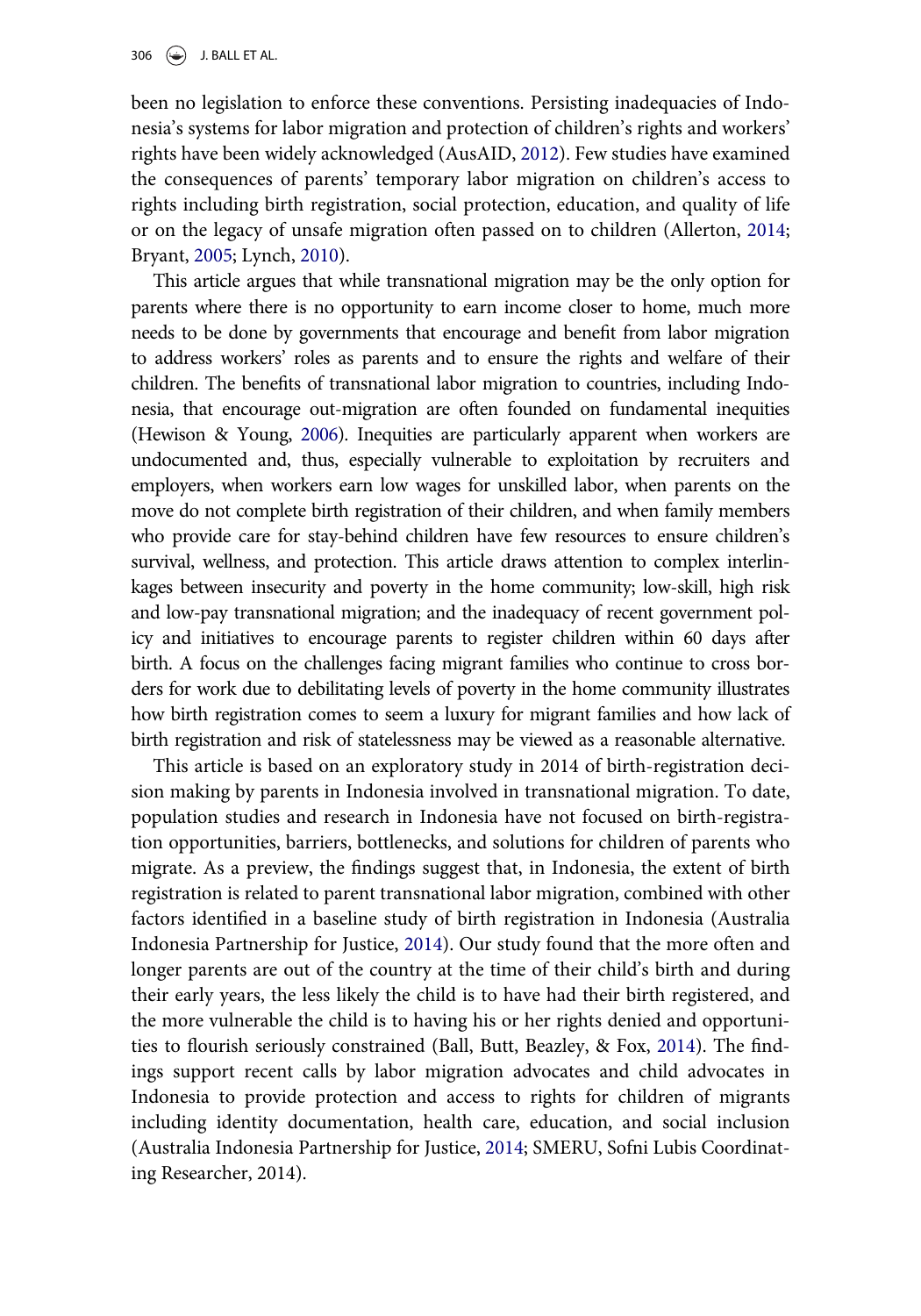# Transnational migration trends in Indonesia

#### Multigenerational transnational labor migration

Indonesia has the tenth largest economy worldwide and a significant and rapidly growing population of transnational labor migrants (World Bank, [2014a\)](#page-21-0). For Indonesian families, especially in poor, rural communities, transnational labor migration is multigenerational due to lack of low-skill, fixed waged, employment at home (Palmer, [2016](#page-20-3); Randolf, [2015\)](#page-20-4), amplified in recent times by climate change, natural disasters, discrimination, persistent lack of low-skill employment at home and increased demand for low-cost labor in wealthier countries (Australia Indonesia Partnership for Justice, [2014\)](#page-18-3).

#### The feminization of transnational migration

Indonesia benefits significantly from remittances sent by transnational migrants and ranks the third highest remittance-receiving country in Southeast Asia (MED-ICI, [2015](#page-20-5)). The flow of remittances to Indonesia comprises roughly 1% of the country's GDP (World Bank, [2014b](#page-21-1)). Increasingly, labor migrants leaving Indonesia for work are women (Chan, [2014;](#page-19-2) Silvey, [2004](#page-20-6)). Currently, 76% of documented Indonesian migrants are women, many of whom take up positions as domestic workers in Malaysia and countries in the Middle East (Andreveski & Lyneham, [2014\)](#page-18-5). Because Indonesian women have demonstrated commitment to sending remittances home to improve their family's standard of living, their families and government-funded migration programs encourage them to go, extolling them as "model mothers," "exchange rate heroes," and "heroes of development" (Chan, [2014;](#page-19-2) Graham & Jordan, [2011](#page-19-3); Randolf, [2015\)](#page-20-4).

#### Undocumented migration

Approximately 3% of the total Indonesian population of 250 million is engaged in documented transnational migration. While difficult to estimate phenomena that are not documented, the International Labour Organization (ILO; [2013](#page-19-4)) reports that approximately 700,000 documented migrants left Indonesia in 2012, with estimates of irregular/undocumented migrant workers approaching two to four times the number of regular/documented migrants (Hugo, [2008](#page-19-5); Randolf, [2015](#page-20-4)).

#### Care and protection of Indonesian children of transnational migrants

#### Precarious care for stay-behind children of transnational migrants

Approximately one million children in Indonesia stay behind when their parents migrate overseas (Bryant [2005](#page-19-0); SMERU, Sofni Lubis Coordinating Researcher, [2014\)](#page-20-7). As the majority of Indonesian labor migrants leaving through formal channels are female, stay-behind children are most likely to grow up without the continuous presence of their mother (Andreveski & Lyneham, [2014](#page-18-5)). This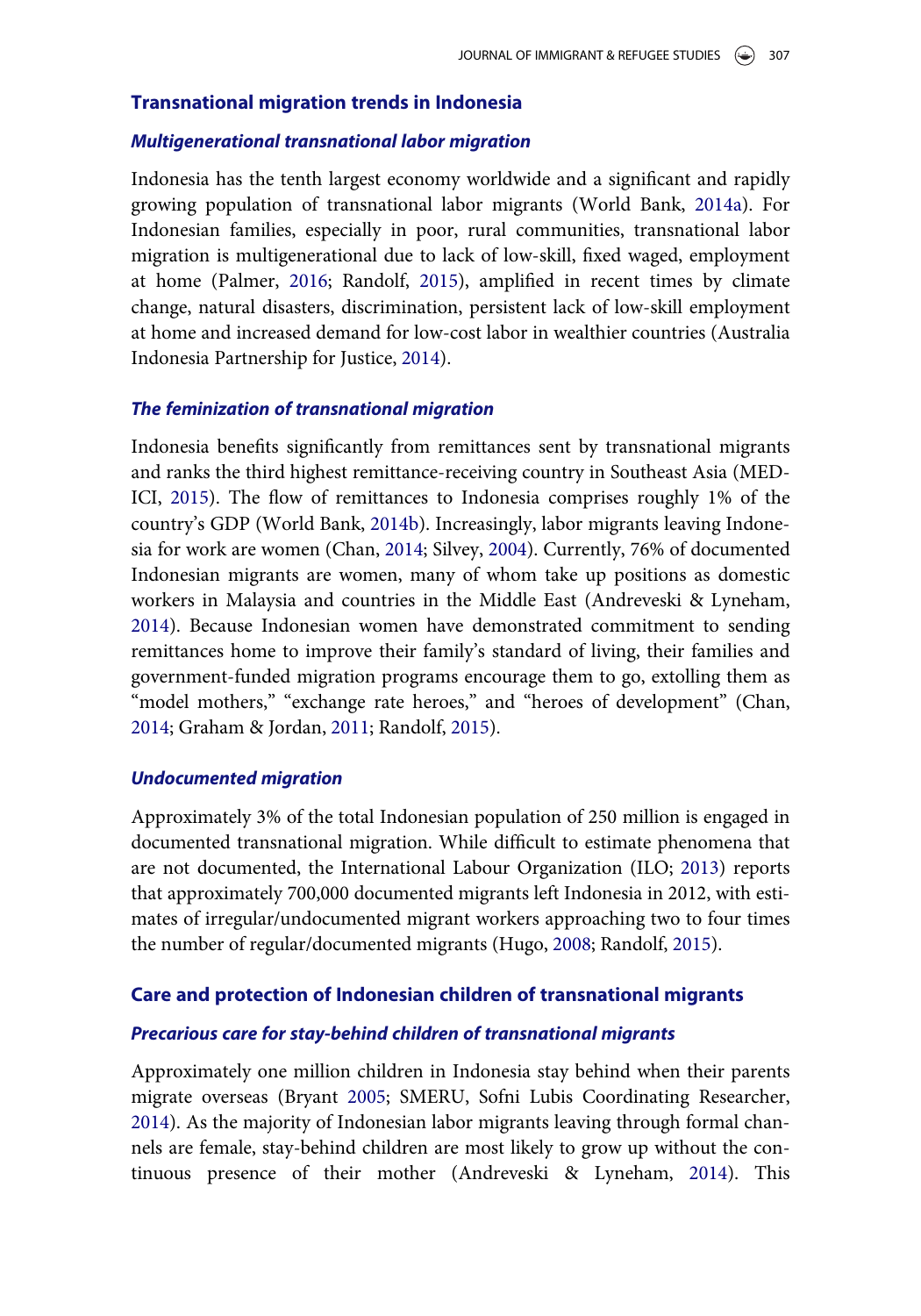phenomenon signals Indonesia's willingness to encourage female migration despite the potential emotional, social, and practical risks for the children of migrants. In the absence of social policies providing child care services, nutrition support, developmental monitoring or protection services specifically targeting children of migrant parents, the pro-migration stance of the government of Indonesia suggests its assumption that extended family members should shoulder the burden of care and protection for stay-behind children. Presumably, it is less costly for the government to enable parents to migrate and send remittances to cover the costs of raising children by alternative caregivers than it is to amplify job-creating rural economic development or to introduce targeted out-of-home day care and afterschool care programs for stay-behind children. Despite the overt political symbolism of heroic mothers, the government tacitly accepts as a necessary sacrifice the affective, nurturing parent-child relations that are possible when mothers and fathers are available to provide direct care for their children (Butt, [2015](#page-19-6)).

Although it could be argued that many parents around the world find it necessary to spend time away from their children to work, in high-income countries working parents often have access to government regulated, subsidized, out-of-home child care services, after-school care programs, and other forms of alternative care and monitoring for their children during their absence. In poor communities in Indonesia, such services are not available to extended family members who provide foster care for stay-behind children. As well, being separated from one's parent over many years at a stretch or through repeated journeys has significantly different implications for children than being separated from parents for hours at a stretch. Studies have found that stay-behind children of parents who migrate overseas for unskilled or low-skilled labor (and thus low remittances) tend to live in conditions that create vulnerability, including highly fragmented families, nonparental care, abandonment, household incomes below the poverty line, and poor communities (Allerton, [2014](#page-18-2); Graham & Jordan, [2011](#page-19-3)). Stay-behind children have been found to have a "higher incidence of mental disorders, lower levels of school performance and impeded social and psychological development" (Whitehead & Hashim, [2005,](#page-21-2) p. 14).

# Child protection policy and practice

In Indonesia, despite a Child Welfare Policy established in 1979 and the 1989 ratification of the UNCRC, there are persisting child protection risks for stay-behind children living in poor, rural communities (Boothby, Stark, Simmons, & Chu, [2009\)](#page-19-7). Risks include high rates of infant mortality, domestic violence, early marriage, early school leaving, malnutrition, physical stunting, child labor, child sexual abuse, child neglect, socioemotional maladjustment and increased risk-taking behavior, and the commercial sexual exploitation of children including trafficking (Beazley, [2007](#page-19-8); Graham & Jordan, [2011;](#page-19-3) Graham & Yeoh, [2013](#page-19-9)).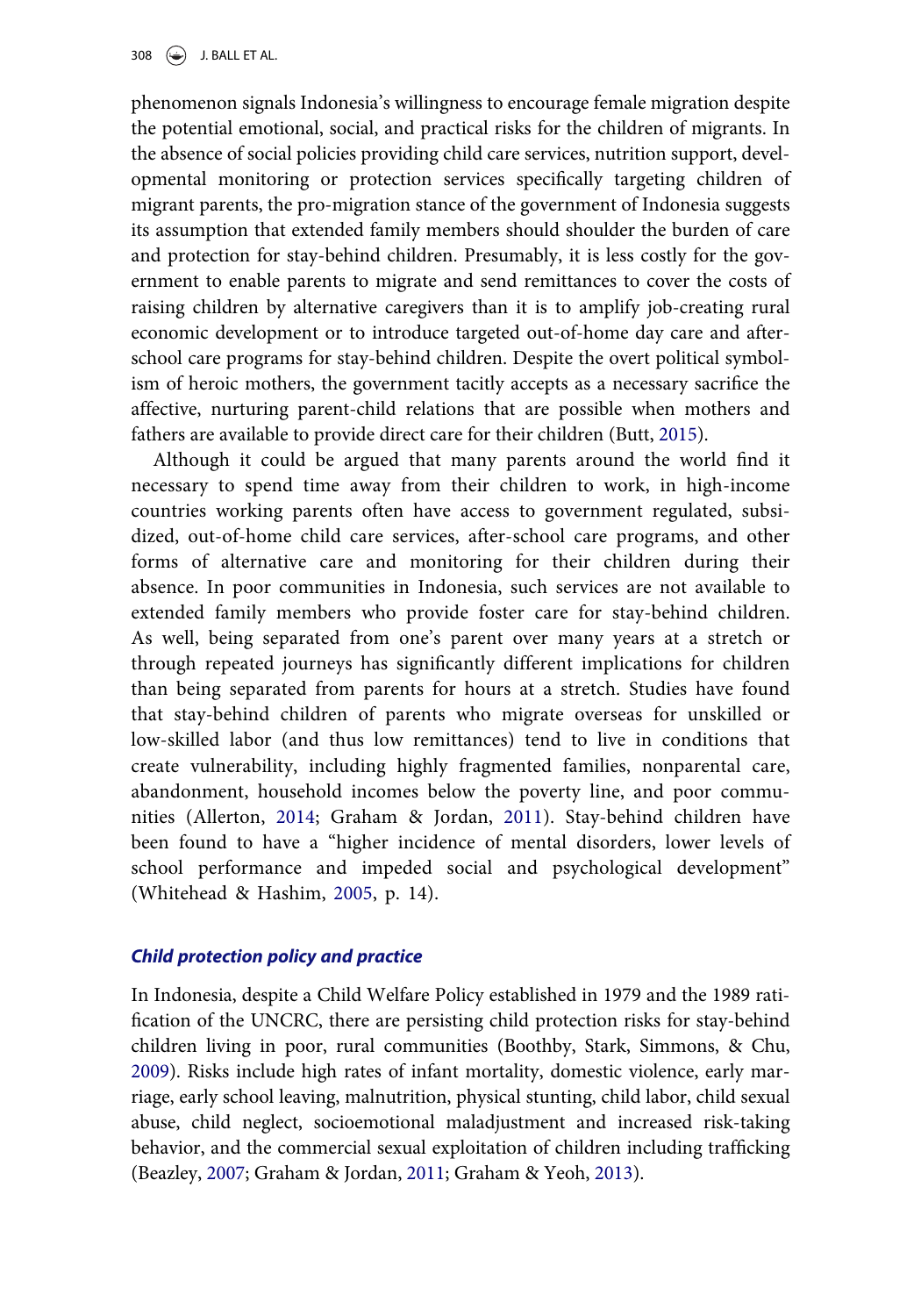The Indonesian Child Protection Law established in 2002 strengthened the legal foundation for child protection, pledging that "the state and the government shall be responsible and accountable for respecting and guaranteeing the human rights of every child," (Government of Indonesia, [2002,](#page-19-10) p. 8). Although no law specifically addresses the needs of children of migrants, protection for this constituency has been codified to a limited extent (Boothby et al., [2009](#page-19-7)). Notwithstanding, in the context of decentralization, there is uneven implementation of legislation and policy, with reforms less likely to affect practice in more remote regions of eastern Indonesia.

Boothby et al. [\(2009](#page-19-7)) suggest that effective data collection is a starting point for improved protection of children of transnational migrants in Indonesia, pointing to the comprehensive data collection system in the Philippines that allows authorities to gauge the child protection situation within the nation. Yeoh and Lam ([2006,](#page-21-3) p. 138) advocate for a system of protection and support for stay-behind children implemented at "individual, household, community, region and country" levels. Additionally, Yeoh and Lam [\(2006,](#page-21-3) p. 139) urge state authorities to tailor child protection policies for children of varying age groups and advocate for improvements to communication infrastructure as a form of support for children of migrants, recommending that "communication between migrant mothers and their children left behind can help lessen the negative impacts of migration."

#### Birth registration: Trends, determinants, and consequences

Indonesia has one of the lowest rates of birth registration in the world and the lowest in Southeast Asia (Aplan et al., [2014](#page-18-6); KOMPAK, [2016](#page-20-8); United Nations Children's Fund, [2013\)](#page-20-9). In 2000, 69.7% of Indonesians did not have birth registration (Sadiq, [2009](#page-20-10)). Estimates of nonregistration for children under age 18 years range from 24% (Australia Indonesia Partnership for Justice, [2014](#page-18-3)) to 33% (United Nations Children's Fund, [2013\)](#page-20-9). Indonesian survey studies point to a number of factors associated with nonregistration, including being poor (an estimated 58% of children in poor households are not registered); living in a rural area (double the number of nonregistered births compared to urban areas); having a parent with a disability (five times more likely to be nonregistered); and having no parent with a birth certificate (4.5 times more likely to be nonregistered) (Australia Indonesia Partnership for Justice, [2014](#page-18-3)). None of the civil registration surveys in Indonesia have specifically measured the rate of birth registration among children of domestic or transnational migrants.

In the province of Nusa Tenggara Barat, which has by far the highest rate of outmigration from Indonesia, with 44% of the population migrating overseas for work in 2014 (Randolf, [2015](#page-20-4)), the factors found to be associated with nonregistration characterize most of the population, including high poverty, rurality, and lack of birth registration among adults. Considering the particular difficulties faced by parents who are highly mobile and often away from their children for years, it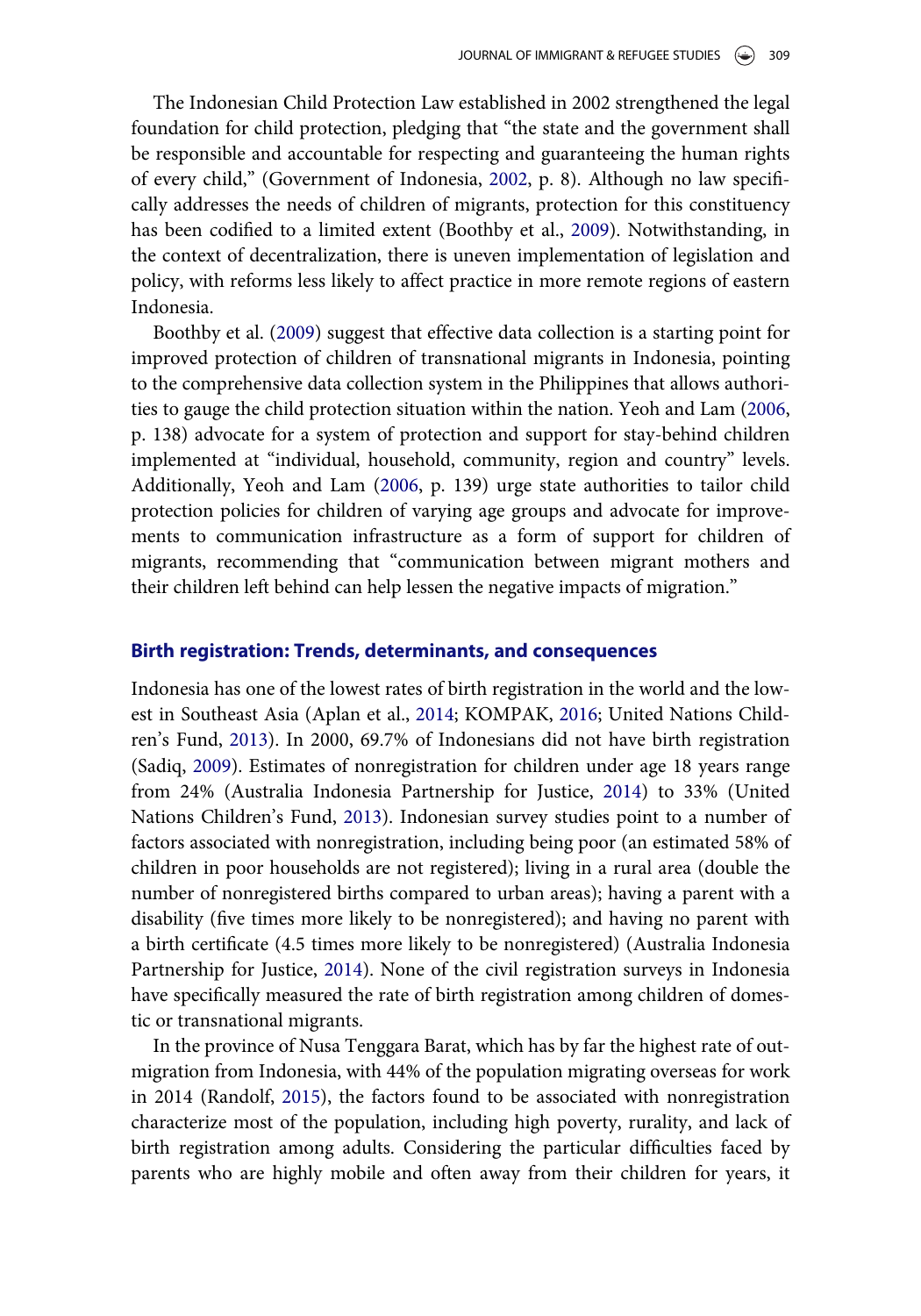310  $\left(\frac{1}{2}\right)$  J. BALL ET AL.

would be reasonable to expect one of the highest rates of nonregistration of children born to migrant parents. In Lombok, situated in Nusa Tenggara Barat, there is a common family pattern of fathers migrating shortly after their wife has conceived and mothers migrating shortly after the birth of their child. Migrant parents are likely to miss the short period after their child's birth when birth registration is free and are likely to have many other priorities during their short visits home. Repeat migration is extremely common in Nusa Tenggara Barat, where decades of high migration and remittances have not produced economic mobility for families and recent government investment in the development of tourism in Lombok and in agrobusiness in Sumbawa has not increased job opportunities for adults who traditionally work overseas (Randolf, [2015](#page-20-4)). In addition to explanations offered by others (Palmer, [2016;](#page-20-3) Randolf, [2015;](#page-20-4) Silvey, [2004\)](#page-20-6), it seems likely that lack of birth registration is a contributing factor to multigenerational, low-skill, high-risk, transnational migration. Without birth registration, children cannot access secondary school, vocational training, or formal employment, consigning them to informal, temporary, and low-skilled work and persistent poverty, inability to pay for transportation to local job sites, and other barriers to accessing new formal employment sectors.

#### Statelessness and birth registration

Understanding determinants and consequences of birth registration is critical to gaining insight into how migration can affect child protection. Commonly, the state requires proof of identity, most often a birth certificate, linking a person to the state, which entitles the person to the rights, protection, services, and opportunities for civic participation in that state (Australia Indonesia Partnership for Justice, [2014](#page-18-3); KOMPAK, [2016](#page-20-8)). Birth registration enables children to enroll in school, to access protection, to apply for a passport, and to arrange documented migration and employment with rights, including the right to return. Lack of birth registration as proof of identity and belonging to a family, community, and nation-state often sets the stage for de facto statelessness, with an attendant potential lack of access to protection, resources, and education (Ensor & Gozdziak, [2010;](#page-19-11) KOMPAK, [2016](#page-20-8); Lynch, [2010;](#page-20-2) van Waas, [2007](#page-21-4)). Children whose births are not registered are at increased risk of identity falsification, being sold into hazardous work or criminal activities or forceably recruited into military service (United Nations Children's Fund, [2013\)](#page-20-9). Undocumented migration is frequently unsafe and carries a high likelihood of transmitting a legacy of no birth registration, de facto statelessness, and undocumented migration to the next generation (Bhabha, [2011\)](#page-19-12).

#### Sedentary bias in birth-registration promotion

Responding to international pressure to increase birth registration (United Nations Children's Fund, [2013;](#page-20-9) United Nations Division for Sustainable Development,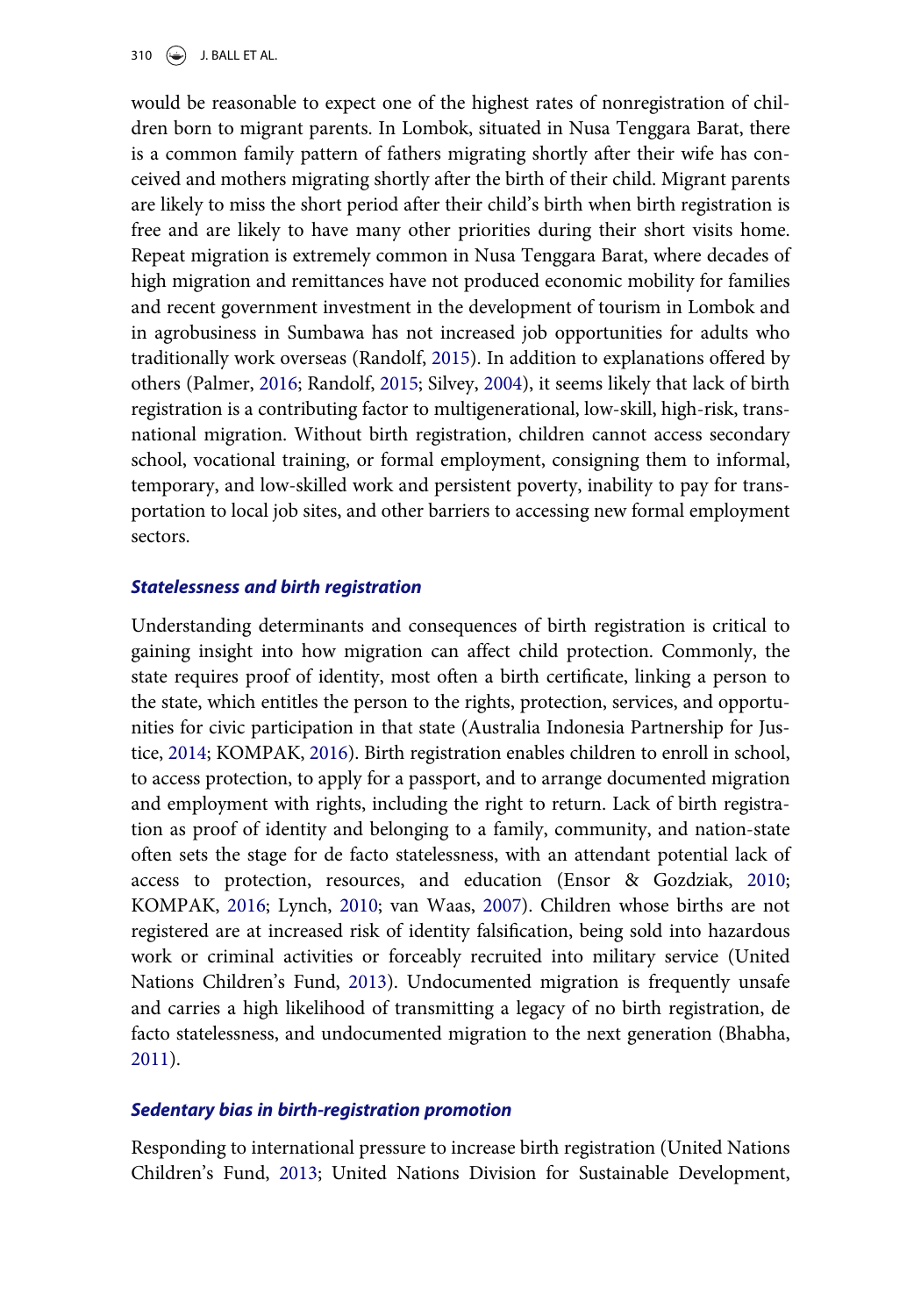[2015\)](#page-20-11), the Indonesian government recently expanded its civil registry offices, eliminated the costs for registering children within the first 60 days after birth, and exhorted local governments to enforce existing policies requiring proof-of-birth registration to children' entitlements, including social protection, primary school registration, and other services (Lucet, [2013\)](#page-20-12). However, to date, these efforts overwhelmingly favor Indonesians who are sedentary, urban, literate in the national language, and familiar with civil registration bureaucracy. Efforts to reduce barriers to birth registration have been less successful in rural areas and especially in communities with high out-migration (Australia Indonesia Partnership for Justice, [2014\)](#page-18-3).

The study reported in this article explored provisions for birth registration available to parents involved in transnational labor migration from rural communities on the island of Lombok in eastern Indonesia. The study sought to uncover determinants of migrant parents' decision making about birth registration and alternative care for children while they work overseas. Eastern Indonesia has not seen significant infrastructure and human resource development since decentralization in 2000 and contributes only 17% of national GDP, while Indonesia's recent economic growth is concentrated in Java (Henstridge et al., [2013\)](#page-19-13). High population growth, lack of income-earning opportunities, low wages, scarcity of land, falling agricultural productivity, and food insecurity have driven migration for over three generations such that a disproportionately high number of overseas migrants from Indonesia originate from Lombok (Mantra, [1999](#page-20-13)), seeking work in Malaysia and countries in the Middle East (Lindquist, [2012\)](#page-20-14).

# Method

Based in four rural villages in East Lombok in the province of Nusa Tengarra Barat in eastern Indonesia, the authors conducted interviews with 22 family groups, mostly consisting of two adult caregivers and one child, and with seven focus groups consisting of 54 adults and children aged 9 to 14 years. The aim was to gather perspectives on birth registration from family members in which one or both parents had migrated outside of Indonesia for work. Participant accounts were contextualized through observation and informal interviews in the villages and nearby towns, including at two civil registry offices; a nongovernment organization providing migrant services in East Lombok; village maternal and child health programs; village birthing clinics; a preparation program for migrant fathers; and a government organization providing migrant services for all of Lombok. The team also investigated remittance financial systems and attended relevant meetings of religious officials and migrant outreach advocates.

Birth registration or other documentation was not a criterion for inclusion in the study. Interviews were conducted in Indonesian with the occasional assistance of a local Sasak language translator. Interviews lasted one to two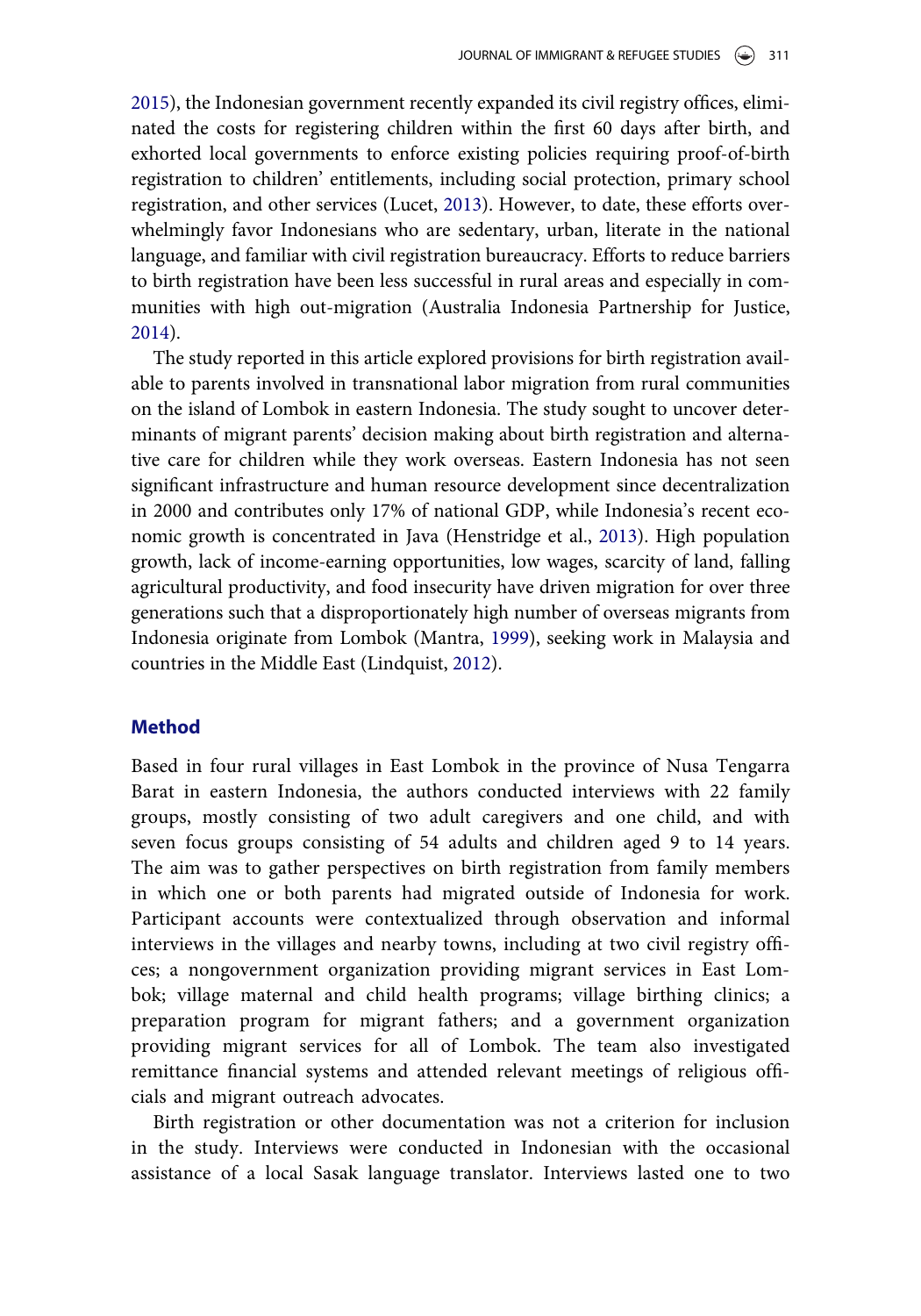hours, were tape recorded, and were transcribed into English. Interviewees and participants in focus group discussions were remunerated for their time. The interviews took place in or near each family's home, where they were comfortable and would have ready access to any identity documents they possessed. Asking interviewees to show any official identity documents they said they had for themselves and their children<sup>[1](#page-18-7)</sup> created discussion about the documents, how they were obtained, and how having the document impacted them. If they had no documents, interviewees were asked to explain why and what impacts not having them had on their life and their children's lives. More comprehensively, the interviews asked each family member to describe and explain their decisions and actions to date about their children's birth registration, other identity documentation, care arrangements, and issues of sustenance, belonging, access to services to protect children and support their well-being, and hopes for children's futures. Information was also gathered on demographics and income, migration experiences, strategies for obtaining documents regarding identity, marriages, separations, divorces, births, deaths, and family members' migration, schooling, health care, and employment.

# Focus groups

One-hour focus groups were held with seven groups of villagers recruited by local village leaders, including one each with adolescent girls; a mix of adolescent girls and boys; a mix of men, women and girls; teachers in a rural school; women; male hamlet and village leaders; and young fathers on a break from work overseas. The discussions asked participants to talk about: (1) steps taken in their family to secure various forms of identity documentation; (2) their experiences of migration including the impacts it has had on them and strategies for coping with the absence of family members; and (3) how migration figures into their aspirations and expectations for their future.

# **Findings**

Among migrant parents in the 22 family groups, at least two generations of parents and most grandparents had migrated transnationally, often concurrently, confirming a widely acknowledged multigenerational pattern. Nearly all adult respondents had an experience of migration without documentation. For most, including the few who had migrated with official documentation, their returns home were often traumatic and sudden. Many parents described failed trips involving not getting paid; underpayment; being unable to pay off debts to employment brokers; abusive employers; being arrested; having to switch from authorized to unauthorized employers; returning home with a child out of wedlock, usually the result of a sexual assault; and/or having to return secretly hidden in trucks or boats. Nine of the men gave accounts of being fired by their employers, having their pay withheld and then being jailed for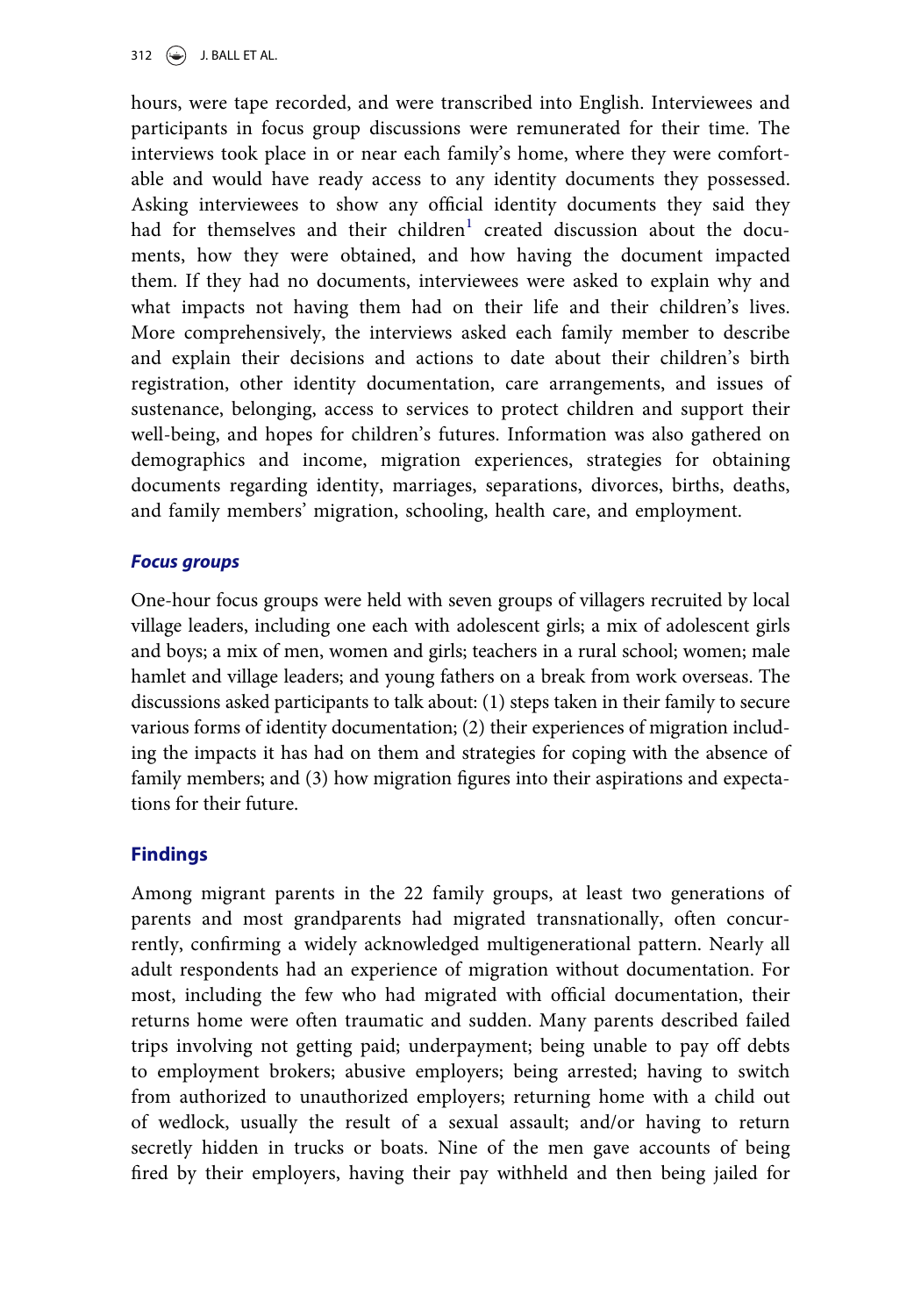trying to leave Malaysia prior to the end of an informal employment arrangement.

# Birth-registration decision making

The study confirmed low rates of registering child births by parents involved in transnational migration. Only two parents (6%) were able to show birth certificates for themselves, and only four parents (12%) were able to show birth certificates for their children. All participants expressed awareness of birth registration and explained how it was important to them as responsible parents, but nearly all viewed it as a last priority compared to more urgent, less complicated, and more attainable documentation. Birth registration was generally seen as a pathway to enabling a child to take the primary school–leaving exam; to enroll in secondary school; and to facilitate documented migration when the child would become an adult. However, the parents explained that their main priority was to borrow money from local lenders to secure their own identity documents for travel: hence, their child's identity documentation was not their most immediate objective. The priority of both mothers and fathers was often to pay back the local loan first so as not to lose face at the community level, and as a result, birth registration had become an even lower priority, especially when interest rates on loans can be as much as 100% of the amount borrowed. Several interviewees acknowledged that forged/false identity documents were needed to migrate, including birth-registration certificates and passports, and explained how brokers were able to obtain legal documents or "real fakes" using their networks and bribes. Though expensive, the process was quick and uncomplicated and often part of a package offered by employment recruiters.

# Barriers to birth registration

Parents described a labyrinthine process with many challenges that were found to be particularly daunting for them while managing their migration journeys. Their reasons for not attempting to register their children were myriad including: (1) the parents did not receive a letter or completed confirmation of birth from a birth attendant when their child was born, which is required to obtain a birth-registration application form; (2) their marriage was not legally registered and they understood that this was required as part of the application; (3) they had no authentic identity documents for themselves and they understood that this is part of the application; (4) one or both parents were out of the country during the 60 days following the birth of their child when registration is free and subsequently they could not afford the registration fee; (5) the parents anticipated hidden costs, such as "cigarette money" demanded from the civil registry officer; (6) they only spoke Sasak and the civil registry office conducts its processes in Indonesian; (7) the parents were not literate and could not read the application instructions or fill out the form and could not afford to pay a broker to do it for them; (8) the parents did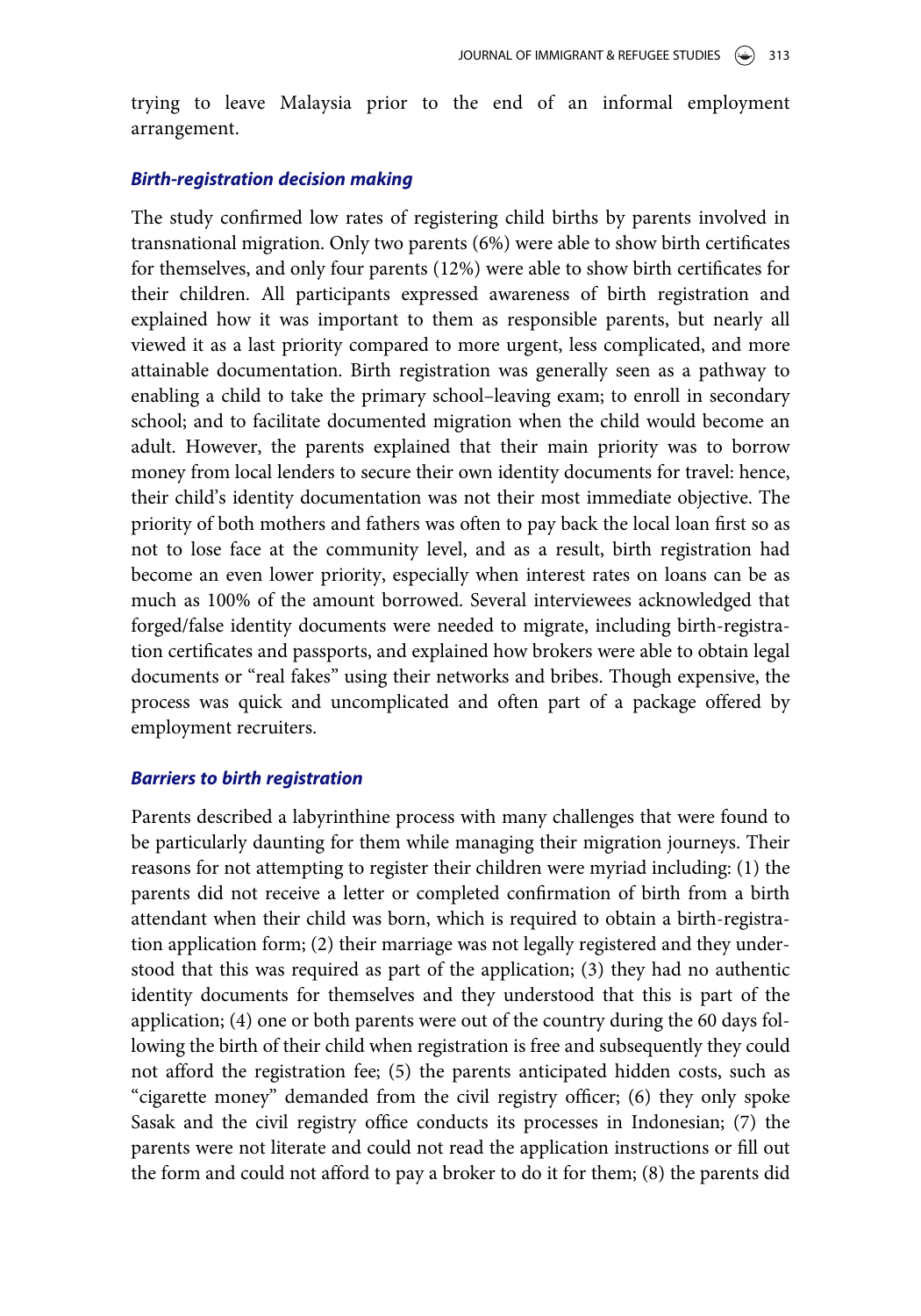not have the confidence to interact with civil registration officers; and (9) the parents did not have a fixed address, which they believed was required as part of the application. Mothers additionally noted that when their husbands were working out of the country, the mothers were not permitted to venture beyond the family compound and therefore could not undertake the journey to the public space of the civil registry office or engage in transactions with a local document broker, who is always male. As well, many mothers understood that the child's father would need to sign the application form and negotiate with the civil registry officer, and the father is usually out of the country.

Indonesia has increased its number of rural birthing centers and infant health clinics so that they are now accessible in many villages. In such centers, mothers are supposed to receive a maternal and child health (MCH) booklet that includes a completed record of the birth. In our study, some of the women who had used these facilities were able to show the MCH booklet they received. However the record-of-birth form included in the booklet—confirmation of birth and the parents' identity—was completed in only a few cases. Women who use a traditional birth attendant do not receive the MCH book and therefore do not have any written record of the child's birth. According to the village headmen we interviewed, without the completed form, a parent must obtain a letter from a village headman testifying to the child's birth and the identity of the mother and father. It is culturally expected that the father would initiate obtaining a letter, but the likelihood of the father being absent at the time of their child's birth and for months or years subsequently is high. Once their wife has conceived, fathers typically leave for work overseas. Waiting for the father to return guarantees that completing the multistep process of birth registration will incur fines for late registration.

Despite a 2013 government policy eliminating the need for a legal marriage certificate as part of birth registration (Australia Indonesia Partnership for Justice, [2014\)](#page-18-3), in practice it is still variably required by birth attendants in order to give birth in a government facility and to obtain a record of birth from the government midwife. A government midwife in one of the villages where we collected data explained that she was "not brave enough" to accept unmarried couples or single mothers as clients due to stigma at the village level against children born out of wedlock. Women who become pregnant out of wedlock in Indonesia or while working overseas cannot get official statements of birth, impeding their access to a legitimate birth certificate for their newborn. As well, village leaders and study participants concurred that, regardless of changes in government policies, civil registration officers may evoke the now antiquated requirement of proof of legal marriage and/or extra "fees" in lieu of proof. Civil registry officers also acknowledged that, even though national policies and regulations may change, changes in local practices do not necessarily follow. Some registry officers pointed to document brokers who misinform village members to extract higher fees and reinforce perceptions that birth registration is very complicated to sustain a steady flow of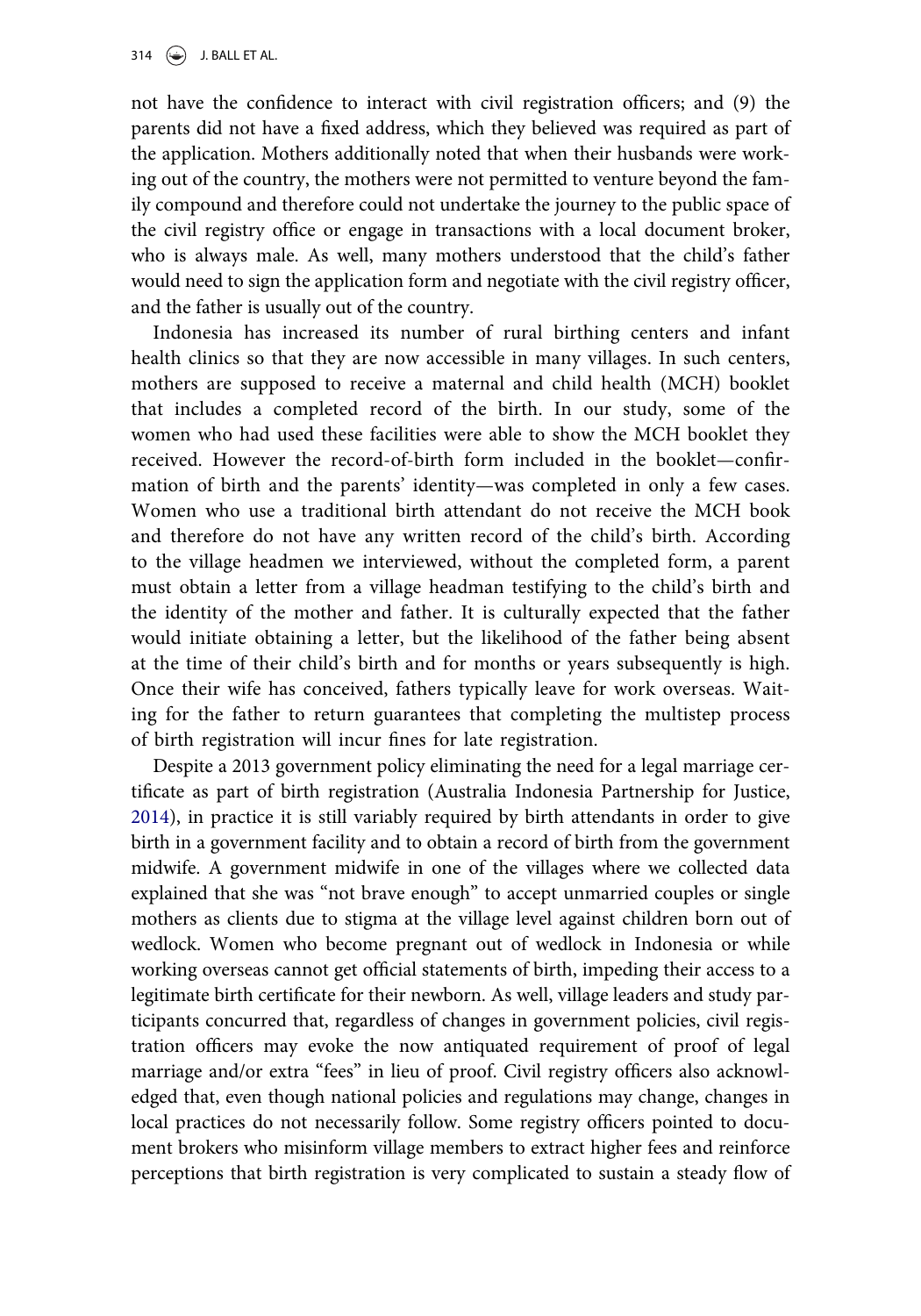customers. One registry officer stated that making the process complicated requires villagers to return to the office frequently, each time supplying an extra "fee" for the civil registry officer, whose salary is so low that without bribe money the officer would not be able to sustain his family.

These findings point to a failure of government "socialization" programs intended to impress upon Indonesians the value, ease, and no cost of obtaining birth registration shortly after birth. Local government practices replicate a national model of sedentary bias that expects families to be continuously present, literate, proficient in Indonesian, and confident in their capacity to navigate civilregistration processes and, therefore, to be responsive to government birth-registration campaigns. For example, the bias toward sedentary families is evident when two signatures are required to submit a statement of birth, despite the common absence of young migrant fathers. In addition, registration takes place at the civil registry office, a building in major towns, rather than providing a mobile service in areas with highly mobile families.

Our exploratory study suggested that parents who migrate tend to be aware of the information disseminated through socialization about birth registration, and they know they are supposed to register their children at birth, but it is not always possible for them to do so for the myriad reasons cited by our study participants.

#### Consequences of nonregistration

Participants' accounts linked lack of birth registration to early school leaving. Research has shown that children who are not in school are vulnerable to early marriage, early and unsafe migration with false documents, and the worst forms of child labor, including being trafficked into the sex industry (Australia Indonesia Partnership for Justice, [2014](#page-18-3); Allerton, [2014\)](#page-18-2). Among six adolescents who participated in the study, four described their own migration plans, pointing to this as a last resort but a necessary hardship because of the lack of wage-earning opportunities locally and their desire to contribute to household income, to start their own family, to build their own house, and/or to escape their low quality of life in their village.

One respondent ended her schooling before taking the primary school–leaving exam (which requires presentation of a birth certificate) and at 13 years old, was sent by her family to work overseas, and another girl was sent at 14 years old (fake identity documents were purchased from brokers stating older ages). Local Sasak culture places a high value on virginity and sexual restraint, with the result that many young teenagers are married as soon as they go through puberty and interact socially with a particular member of the opposite sex. Once married, according to local custom, they can be sent overseas to work (see also Constable, [2014\)](#page-19-14).

#### The toll of migration on family life

Participants' accounts revealed how pregnancy and childbirth often precipitate migration for young men who feel a strong, culturally-rooted obligation to provide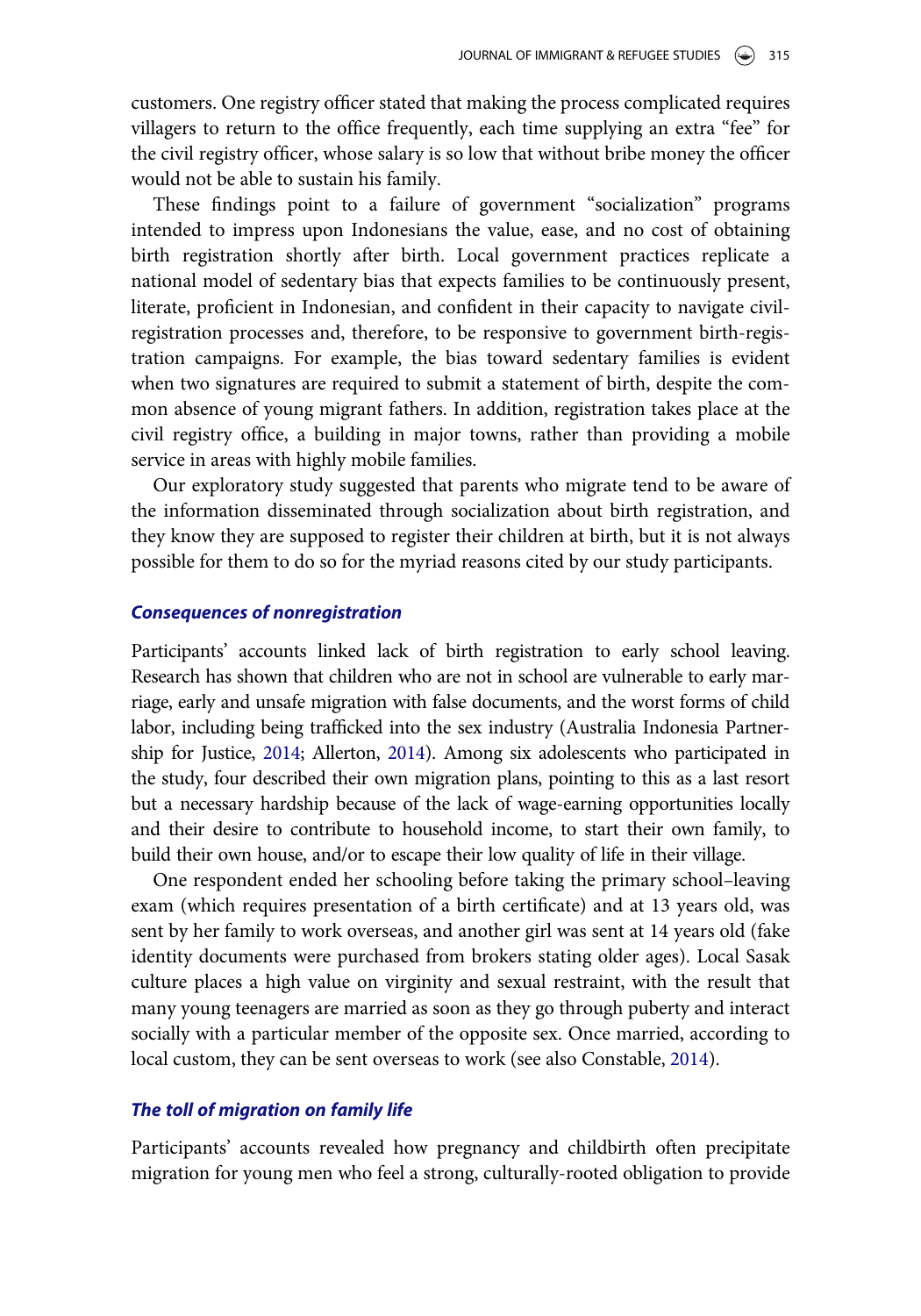316  $\left(\bigcirc\right)$  J. BALL ET AL.

for their families. In a focus group of young fathers who were between jobs overseas, all of the young men voiced regret about not being present for their child's birth, missing their children's early years, and noticing that they did not have the close bond with their children that they longed for. Further, if both parents migrate for work, the state does not provide support for persons who take on the work of fostering their children who stay behind. It is widely understood that families will take up the work of caring for stay-behind children, but no additional policies, concessions, or assistance is organized for those families. Thus a community with high out-migration and children dependent on foster care has the same services, standards for services, and access to services as a community with low levels of fostering and high levels of two-parent households. Indonesia has a long tradition of fostering, which endures in regions with high migration. This tradition increasingly serves as a stopgap measure because no other systems are in place to provide care for children (Butt, [2015](#page-19-6)). Study participants described how, when the mother migrates, children will be cared for by a grandmother, other kin, or neighbors, not always willingly and not always attentively. For example, one young girl in our study, whose parents both were away, lived with her aunt who had three young children of her own and could ill afford to cover the costs of the fourth child without remittances sent by the child's mother.

The children of migrants who participated in our study described very negative impacts of prolonged separations from their parents, particularly their mothers. Most had been given no choice but to accept nonparental care, and most had little communication with their absent parents. They variously conveyed the effort it took for them to suppress their emotions and to wait for their parents' return. As a child in our study put it: "Like it, don't like, you have to like it."

The teachers in one of the village schools described in detail how they could easily distinguish between children whose parents or mother had migrated and those with at least one parent at home, pointing to 14 children among the 55 attending their primary school as examples of the failure of the putative "fostering" arrangement and the negative impacts of prolonged parental absence and the typical ambiguity of parents' whereabouts and dates of return. They described how stay-behind children have very high nonattendance rates at school, have poor self-regulation and high volatility, and are less attentive. They typically wander away from school at any time of the day to spend time alone in the forest, where they forage for edible leaves and use their sling-shots to harvest small animals and birds to eat. Many parents in the villages described children whose parents had been gone for more than a year as nonattached to any household and "emotionally stunted." None of the stay-behind children worked alongside family members in farming or other chores, whereas many children whose parents remained in the village stayed for the full school day and then joined their parents, where they were working in padi fields or sandpits, and helped the parents with various household chores, such as carrying water, cooking, or caring for younger children. According to the teachers,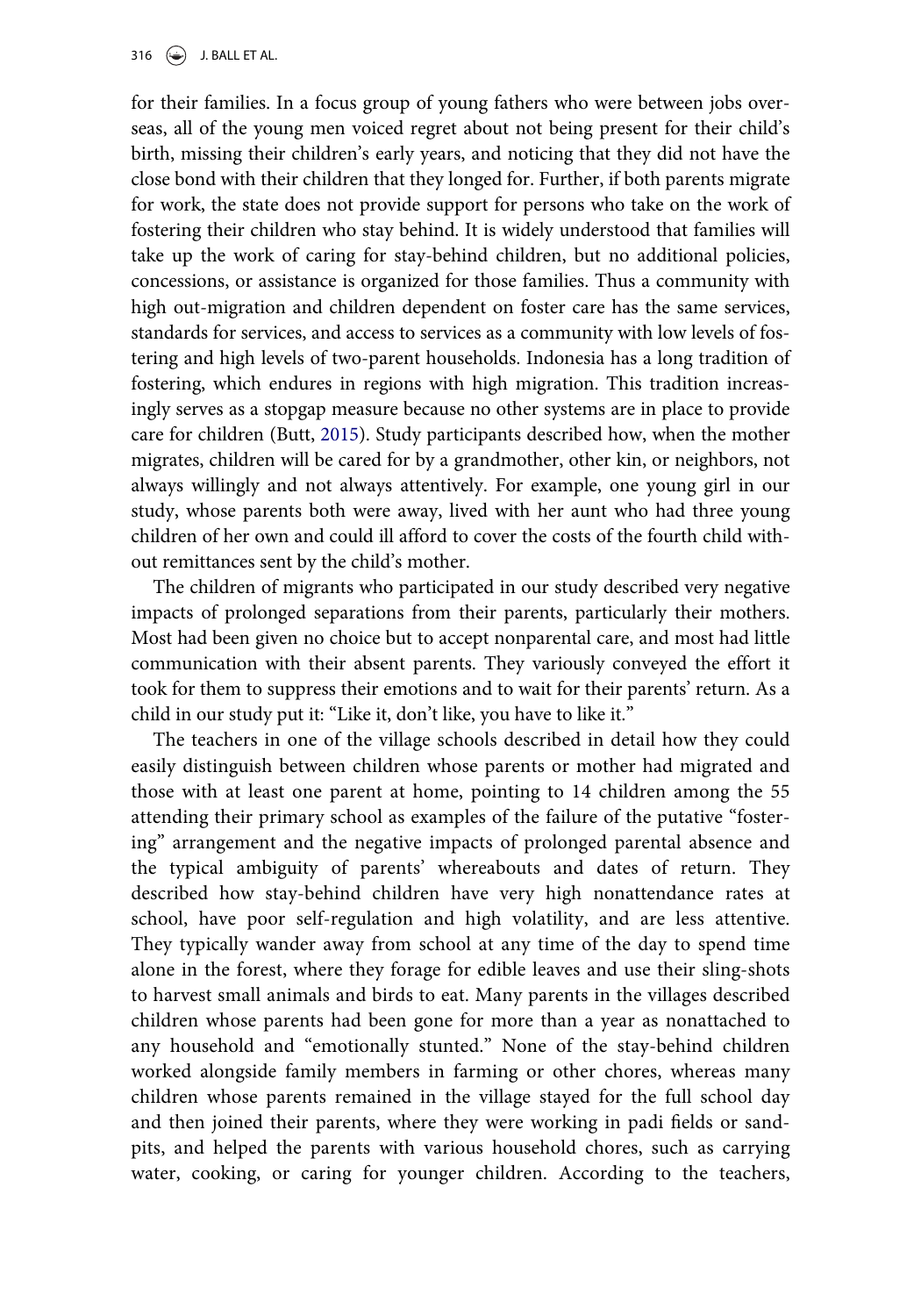children in these villages were not employed until they were about 13 or 14 years old, when many children, including those already married and with a child, migrated with false documents stating that they were 18 years or older.

Many of the nonregistered children and youth in our study were being raised in impoverished conditions that exacerbated protection challenges. For example, in one family, a 15-year-old girl had been raised, first, by her mother, while her father worked overseas. When he did not return after several years, her mother went away to work and the girl stayed with a neighbor. The girl explained that because she did not have a birth certificate, she did not go to secondary school. She would soon seek a broker to place her in domestic work overseas. "Our family is very poor. We need to go away to save up enough money to build a concrete house and to pay for better food and for school for my little brothers. It is my duty to go." Unable to apply for a passport without a birth certificate, she would need to use the services of an expensive broker to obtain letters from village officials. Her debt with the broker could take up to 85% of her salary for the first year or two of her employment overseas. Although she would have access to Indonesia's safe migration services, many local commentators reported that this does not guarantee safety.

Another case in our study exemplified the absence of social services or protection to support families impoverished by failed migration. A grandmother described how she had cared for her daughter's two children ever since her daughter went to Saudi Arabia and then completely disappeared. The grandmother reportedly receives no remittance from abroad or from her daughter's ex-husband. The government subsidies she received for rice covered only a small amount of the children's needs; because the children do not have birth certificates and her family (household) card is incomplete, she does not formally get government-issued rice supplements for the children (relatives and neighbors help out). She earns US\$2.00 for 12 hours of work cleaning chili peppers. She still owes money to the local lender for her missing daughter's last trip. Fracturing of families in which there may be no parent able to provide adequate care or to advocate for the child's rights, can compound the challenges of protecting children in a context in which the family is the only resource available.

Some studies suggest that some children who stay behind while mothers migrate experience an improved quality of life (e.g., Yeoh & Lam, [2006;](#page-21-3) Graham et al., [2012\)](#page-19-15). Benefits depend on many intersecting factors. These include whether the parent has obtained birth registration for the child so that the child is more likely to be able to exercise the right of participation in both primary and secondary school; whether the parent has migrated safely and with documents so that there is an increased probability of accessing their rights while working abroad; whether the parent's employment is high-, medium-, or low-skilled work with the associated levels of income, job security, health and social safety; and social discrimination; whether remittances are reliably forthcoming; whether the parent is able to pay off costs of job placement, including recruitment debts; how long the parent is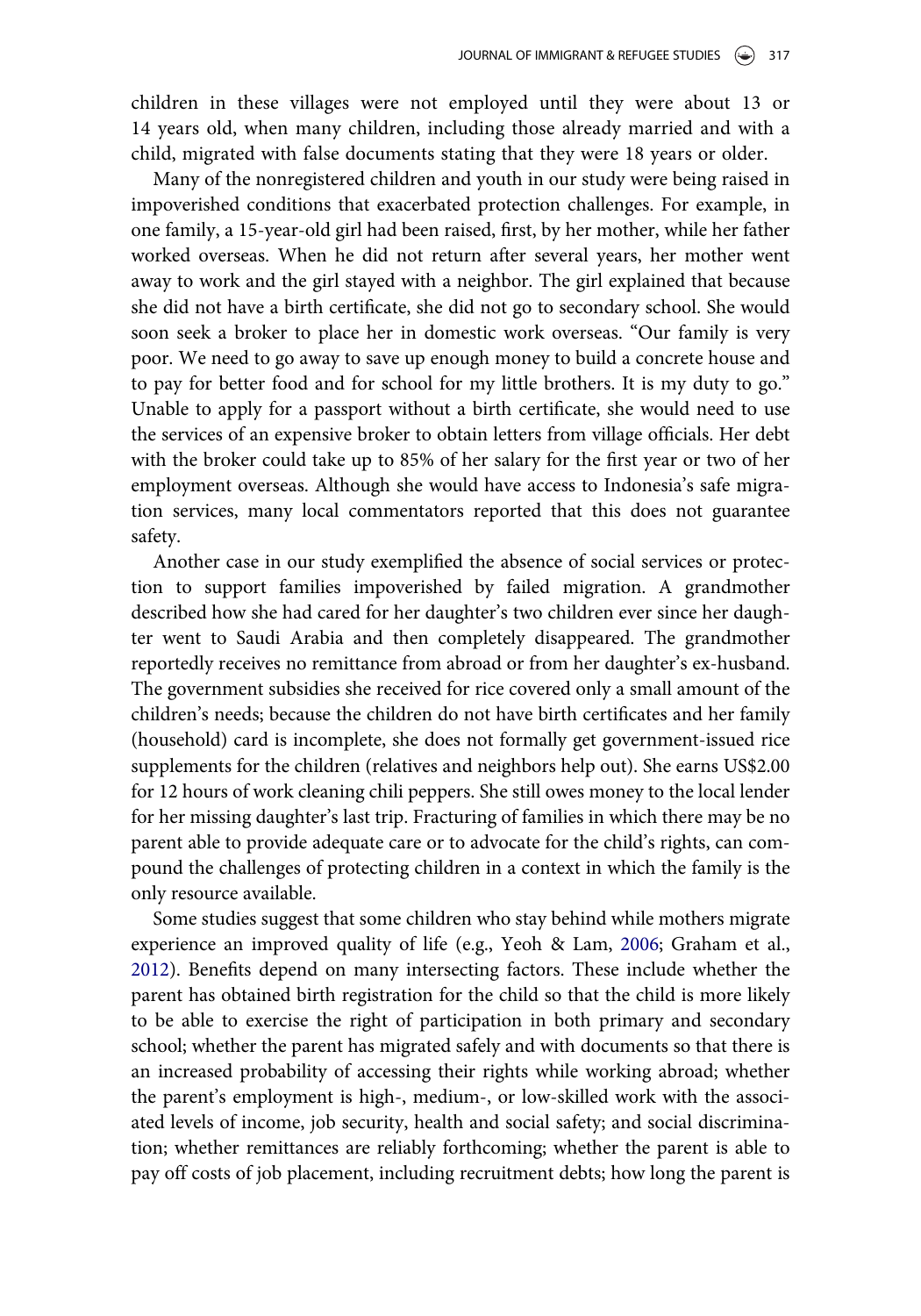away; and whether the parent is able to sustain positive communication with the child during their separation. Study participants, including many of the children, mentioned all of these factors. However, the most recurrent theme in the accounts of foster caregivers and parents was the reliability and size of remittances. If remittances were not regularly received from parents or were not sufficient to cover the child's basic needs, the child would be immediately negatively impacted. The "care triangle" involving a foster caregiver, discussed by Graham et al. ([2012\)](#page-19-15), only works when all parties are empowered to follow through on commitments.

From the perspective of children, the most recurrent theme was their understanding of the terms of separation from their parent—for example, their degree of certainty that the parent would eventually return, their ability to anticipate a specified date of return, and the amount and dependability of contact with their parent during the separation. Both the government civil registry system for birth registration and the migration industry are structured in ways that presume successful migration journeys, tremendous resourcefulness on the part of foster caregivers, and wellsprings of resilience on the parts of children who stay behind. While nongovernment organizations such as Migrant Care and Advocacy for Indonesian Migrants Association (ADBMI) do what they can to assist migrant workers, they do not address birth registration or the needs of children when an adult family member's migration journey fails. There is no government-provided service system for children whose access to rights including living in a family home, education, care, and protection are often precarious during the separation from parents.

# **Discussion**

#### Gaps in child protection

This exploratory study supports hypothesized links among transnational labor migration, low birth registration, and lack of access to rights including familybased care, education, and protection for children of migrants in Indonesia. Although the Indonesian government has made recent policy reforms and programs to increase birth registration, there has been no recognition of the unique challenges to birth registration faced by migrant parents. This omission exacerbates risks for children of migrants who experience long, unpredictable separations from their parents with no identity documents, often in impoverished conditions. These children are at risk of being treated as stateless. They need their rights as citizens to be confirmed to ensure entitlement and access to the full scope of public services, including education, protection, and eventual formal employment, legal marriage, legal migration, the right to a passport, and other forms of participation in society. Nonregistration and, therefore, a risk of de facto statelessness is likely to be much more common among children of transnational migrants, in part, because of the difficulty of pursuing children's birth registration while living separately from children or with children in a country that is not one's homeland. The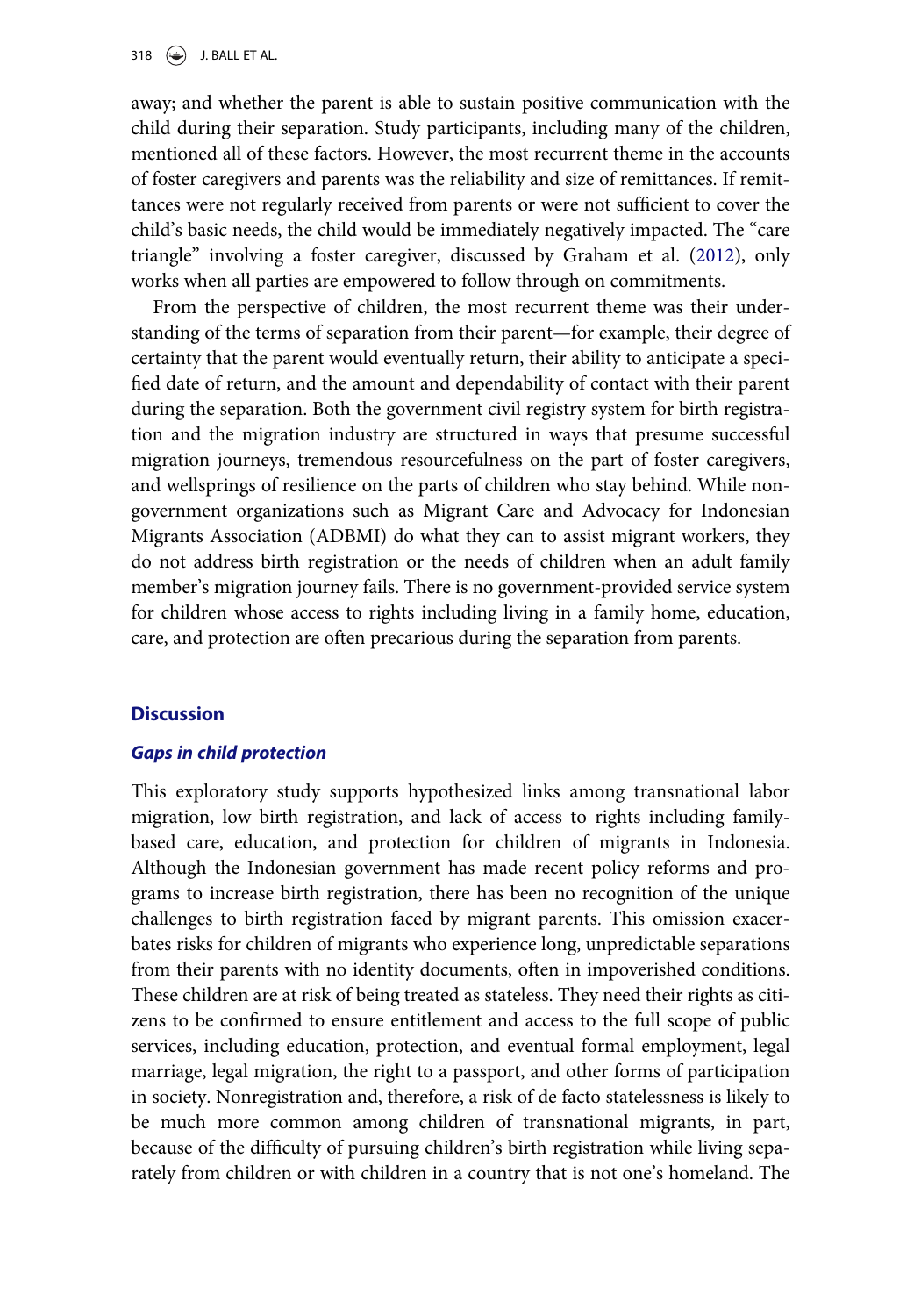exploratory study supports a view of children of transnational migrants as among those most vulnerable and most urgently in need of state policy reform.

Once overseas, transnational migrants, particularly those who are undocumented, are exposed to many risks, including labor exploitation, forced labor, extortion, human trafficking, and other human rights abuses, including the confiscation of identity documents. Reports of sexual assault, abandonment, and deportation of Indonesian women in domestic employment, particularly in the Middle East, are frequent media headlines (Chan, [2014;](#page-19-2) Constable, [2014;](#page-19-14) Killias, [2010](#page-20-15); Silvey, [2004;](#page-20-6) Varia, [2008](#page-21-5)). In 2011, the government began introducing moratoria on labor migration to several countries in the Middle East in response to evidence of abuse and death of Indonesian migrants. President Joko Widodo declined to comment on when the moratoria would end (Jacques, [2015](#page-20-16)). Many suggest that the moratoria are the beginning of a process through which the Indonesian government will "stop Indonesians from going overseas for domestic work by 2017" (Andreveski & Lyneham, [2014,](#page-18-5) p. 3; Jacques, [2015\)](#page-20-16). Clearly, the government does not support all forms and circumstances of labor migration. However, the efficacy of moratoria has been questioned, especially with regard to whether they have driven labor migration underground, with an increase in unauthorized migration.

To date, the scope of government concern has not expanded to encompass gaps in providing for the needs of migrant workers as parents and for their children who stay behind. The moratoria only address authorized migration (Randolf, [2015\)](#page-20-4). They do not address the extent of undocumented migration and the negative impacts of unsafe migration on children, whose parents can suffer numerous forms of abuse and exploitation that can extend their separation from children, limit the ability to stay in contact with children, and reduce or obstruct remittances needed for alternative care of children. The long history of abuses related to lowskilled work has prompted the government to invest in skill development for prospective migrant workers so that they are more likely to gain skilled employment through sanctioned recruitment channels. A similar commitment to addressing family insecurities, access to education, and child protection has not yet been proposed.

Child rights advocates have cited a lack of investment in infrastructure that provides equitable opportunities for parents and guardians to obtain a child's birth registration<sup>[2](#page-18-8)</sup> as the single most critical development failure over the past 30 years (Setel et al., [2007\)](#page-20-17). International pressure and financial support to increase the number of children with birth registration may be motivated in part toward ensuring the right to a nationality enshrined in the UNCRC and toward improving surveillance, accountability, and equitable distribution of services to all children, articulated in the United Nations Sustainable Development Goals (UNDSD, [2015](#page-20-11)). The United Nations Children's Fund ([2013\)](#page-20-9) and Plan International (Aplan et al., [2014\)](#page-18-6) are global leaders in this effort. Considered in the context of families involved in transnational labor migration, these aspirational policies and programs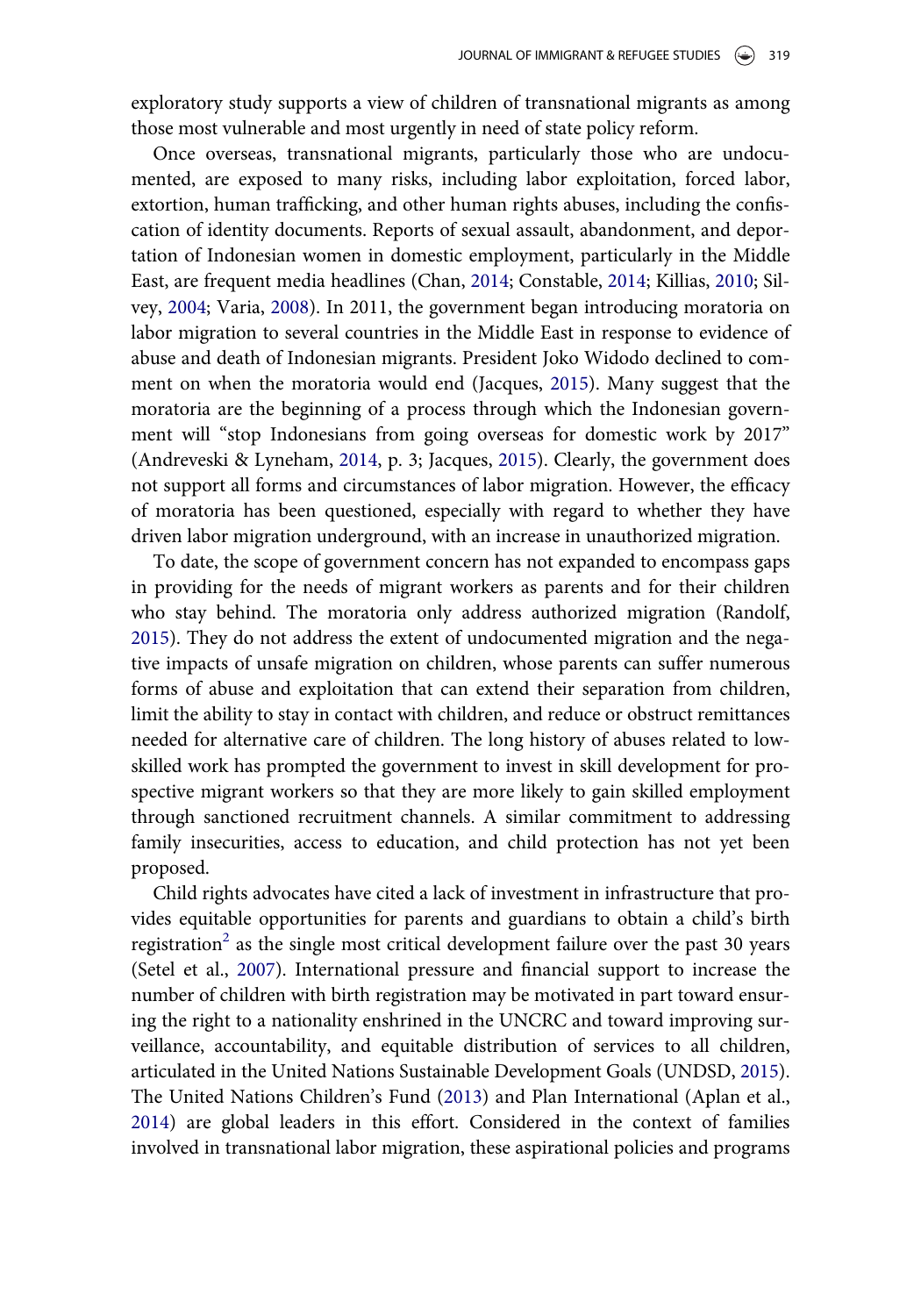seem likely to fail for high migration populations because they are not based on a realistic grasp of the practical challenges to parents on the move.

Government commitment at the provincial and district levels is needed to develop an adequate safety net for the children of migrant parents, starting with assistance to obtain birth registration. Birth registration information and civil registry services could be linked to migration services and provided in ways that are responsive to migrant parents' home languages, literacy levels, resources, mobility, cultural values, and competing priorities. Birth registration could be permitted without either parents' physical presence, without parents' legal identity documents and without a birth record from a government birth attendant. For example, an extended family member could present a child for registration, or a village headman could attest to the existence of a child and complete the application process on behalf of the child who is a member of his community. This approach was being explored with some success in one of the villages where we gathered data for the current study: after we left, the village headman negotiated with the local civil-registry office for permission to file birth registration applications on behalf of migrant families. The village headman acknowledged that his intervention had provoked resentment on the parts of brokers who typically misinform parents about the supporting documents and fees required for birth registration and who charge exorbitant service fees.

Family members who care for children who stay behind must be able to access child care services for children from infancy to age 5 years and afterschool care to relieve the large child care burden placed on the few adults who remain in high-migration communities. Out-of-home care programs would also enable alternative caregivers to earn money to pay for basic needs that may not be covered by migrant parents' remittances. Migration training programs and safe-migration services should include child care and assistance in developing a family plan that helps migrating parents and foster caregivers to navigate public and nongovernment programs that can help with raising children of migrants, including preschool programs, public schooling, health and nutrition services, and child welfare. These measures can reduce vulnerability, increase life opportunities for children of migrants, and increase the chances that as the children grow up they can make labor migration a choice rather than an inexorable destiny.

# Conclusion

The balance of benefits and costs for families and nations involved in transnational labor migration depends on a number of factors. Key factors include whether there are protections afforded to the migrating family member based in law and policy, whether employment provides fair wages and working conditions, and whether family members who stay behind have access to documents, resources, services, and support to ensure their well-being during the wage earner's absence. In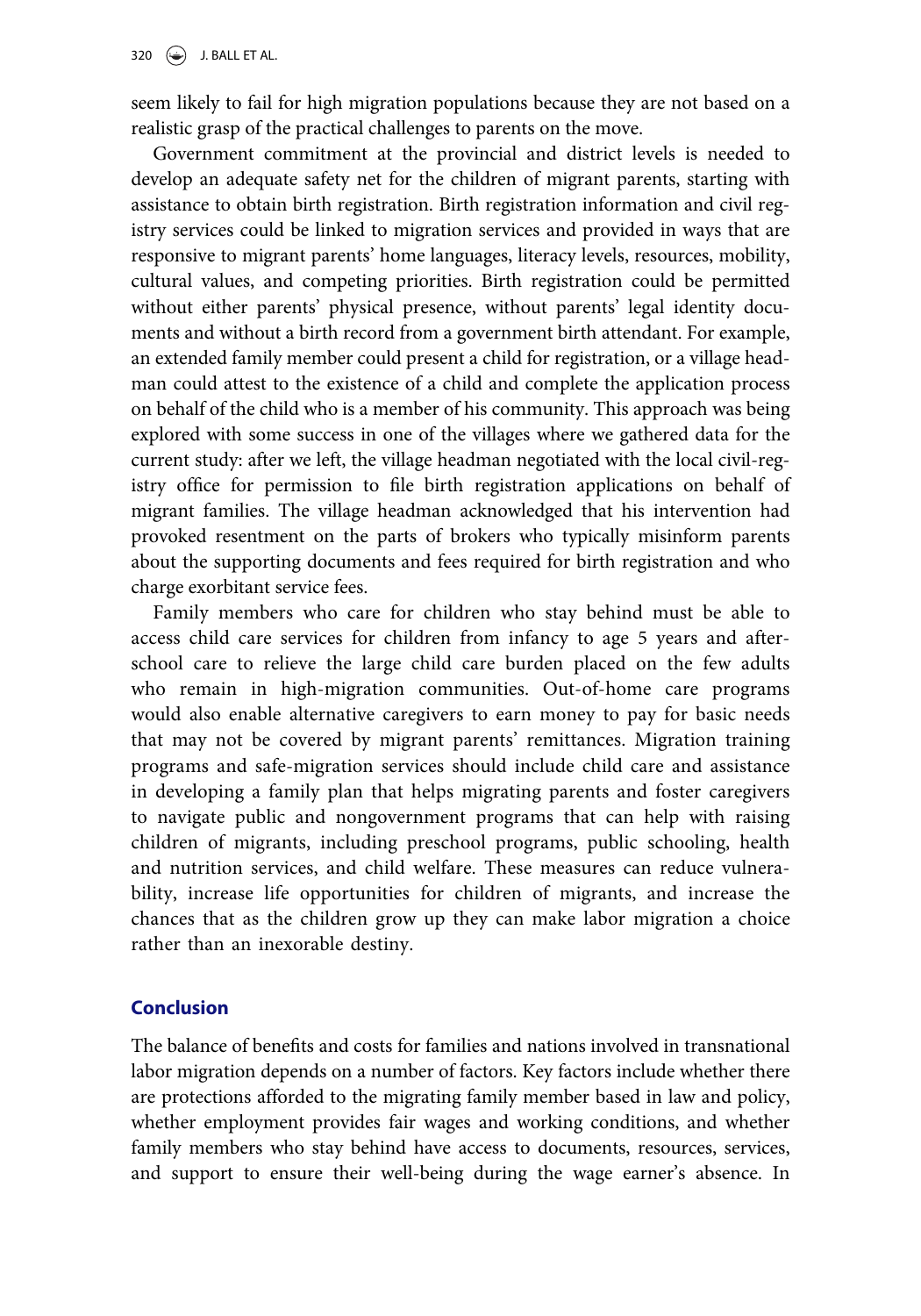Indonesia, these conditions are rare and the overall impact on the children of migrants is frequently negative (SMERU, [2014\)](#page-20-7). Benefits from remittances accrue only over multiple, lengthy periods of parents' work abroad, while costs in terms of fractured families and abandoned children appear to be higher than has been recognized by government agencies that celebrate transnational labor migrants as national heroes and by nongovernment organizations that promote migration safety and advocate for migrants rights.

Multigenerational transnational migrant families are often caught in a cycle of high risk mobility and employment overseas that limits the choices of those in the younger generation. Many children of migrants may face a multigenerational legacy of statelessness, poverty, and unauthorized migration. Our findings showed that as children of undocumented migrants anticipate young adulthood, they may prefer to be sedentary. However, without legal identity documents enabling them to access entitlements associated with citizenship, they may have few options but to follow in their parents' footsteps on the path of unauthorized, unsafe migration for low-skilled, low wage, precarious work overseas.

An entrenched pattern of undocumented, unsafe transnational migration from Indonesia has been exacerbated in recent years by an increasing feminization of labor and deflection of responsibility for children of overseas workers from parents to other kin and community members. There are no adequate systems in place for supporting and protecting children of migrants and no targeted subsidies or practical assistance for their alternative caregivers. Birth registration can be a first step toward mitigating risks for children of migrant mothers, "the national heroes of foreign exchange earnings" (Killias, [2014](#page-20-18), p. 890) including the risk of de facto statelessness. Like other governments in the region, civil registration is integral to the Indonesian government's current poverty-reduction strategy because it confers legal identity to citizens and is a principal source of vital statistics (KOMPAK, [2016\)](#page-20-8). These efforts must respond to the uniquely challenging circumstances of parents in poor, ethnolinguistic minority, rural communities with intermittent access to civil registration and myriad competing priorities. Achievable accommodations by the state to remove the challenges of obtaining birth registration for children of parents who are constantly on the move would improve the chance for the next generation to embark on a life path with greater freedom of choice and opportunities, including choosing not to migrate or to migrate with legal documents. Findings of the study described in this article point to a need for household-level assessments in high out-migration regions to measure birth registration patterns, the impacts of parents' birth registration decision making on children who stay behind, and the effectiveness of government and nongovernment efforts to increase birth registration and improve outcomes for migrant families. This kind of study could provide national and provincial governments and nongovernment organizations with an evidence base of gap, bottlenecks, and opportunities in the civil registration system with reference to the children of migrants in order to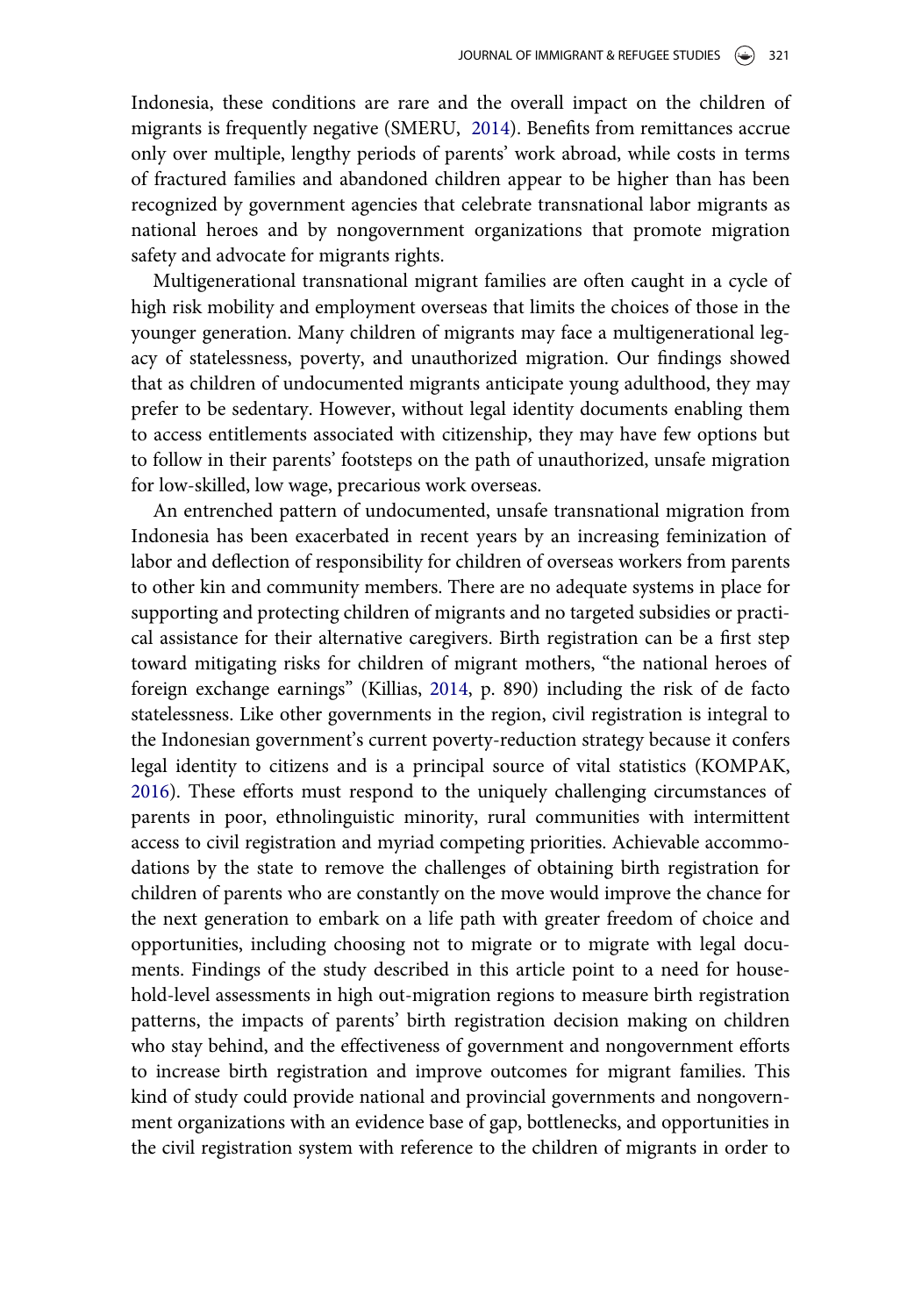$322 \quad \circledast$  J. BALL ET AL.

inform planning and implementation of solutions based on the unique needs and circumstances of families involved in transnational migration.

#### <span id="page-18-7"></span>**Notes**

- 1. An earlier study by Australia Indonesia Partners for Justice ([2014\)](#page-18-3) found that a majority of people who said they had birth registration could not produce the document.
- <span id="page-18-8"></span>2. UNICEF defines birth registration as "the continuous, permanent and universal recording, within the civil registry, of the occurrence and characteristics of births in accordance with the legal requirements of a country" (United Nations Children's Fund, [2013](#page-20-9) p. 4).

# Funding and Acknowledgments

This research was funded by the Social Sciences and Humanities Council of Canada (Grant #430-2013-001079.). Research ethics review for the study reported here was provided by the University of Victoria, Canada. Permission for the research was given by Badan Lingkungan Hidup dan Penelitian, Nusa Tenggara Barat Province, Indonesia. The investigators were sponsored by the Education and Cultural Centre (Pusat Pendidikan dan Kebudayaan) and by the Women's Studies Centre (Pusat Studi Wanita) at the University of Mataram, Lombok, Indonesia. For assistance with the study, the authors thank Pak Gufran, Dr. Untung Waluyo of the University of Mataram, and Mr. Roma Hidayat and Mr. Habibie of Advocates for Indonesian Migrants.

# **References**

- <span id="page-18-0"></span>Abramovich, V., Ceriani Cernadas, & P. Morlachetti, A. (2011). The rights of children, youth and women in the context of migration: Conceptual basis and principles for effective policies with a human rights and gender based approach. New York, NY: UNICEF.
- <span id="page-18-2"></span>Allerton, C. (2014). Statelessness and the lives of the children of migrants in Sabah, East Malaysia. Tilburg Law Review, 19, 26–34.
- <span id="page-18-5"></span>Andreveski, H., & Lyneham, S. (2014). Experiences of exploitation and human trafficking among a sample of Indonesian migrant domestic workers. In A. Tomison (Ed.), Trends and Issues in Crime and Criminal Justice. Volume 471 (pp. 1–11). Canberra, Australia: Australian Institute of Criminology. Retrieved from [http://www.aic.gov.au/publications/current%20s](http://www.aic.gov.au/publications/current%20series/tandi/461-480/tandi471.html) [eries/tandi/461-480/tandi471.html](http://www.aic.gov.au/publications/current%20series/tandi/461-480/tandi471.html)
- <span id="page-18-6"></span>Aplan, K., Blitz, B. K., Hamilton, C., Lagaay, M., Lakshman, R., & Yarrow, E. (2014). Birth registration and children's rights: A complex story. Retrieved from Plan International website: https://plan-international.org/fi[les/global/publications/campaigns/birth-registra](https://plan-international.org/files/global/publications/campaigns/birth-registration-research-full-report.pdf) [tion-research-full-report.pdf](https://plan-international.org/files/global/publications/campaigns/birth-registration-research-full-report.pdf)
- <span id="page-18-1"></span>AusAID. (2012). MAMPU Indonesia: Maju Perempuan Indonesia untuk Penanggulangan Kemiskinan [Empowering Indonesian women for poverty reduction]. Program design document. Part A: Situational analysis and program overview. Retrieved from [https://dfat.gov.au/](https://dfat.gov.au/about-us/publications/Documents/mampu-design-doc-part2.pdf) [about-us/publications/Documents/mampu-design-doc-part2.pdf](https://dfat.gov.au/about-us/publications/Documents/mampu-design-doc-part2.pdf)
- <span id="page-18-3"></span>Australia Indonesia Partnership for Justice. (2014). Indonesia's missing millions: AIPJ baseline study on legal identity. Jakarta, Indonesia: DFAT (Australian Aid), PEKKA, and PUSKAPA UI.
- <span id="page-18-4"></span>Ball, J., Butt, L., Beazley, H., & Fox, N. (2014). Advancing research on "stateless children": Family decision making and birth registration among transnational migrants in the Asia-Pacific Region (Working paper series on Migration and Mobility, Centre for Asia Pacific Initiatives,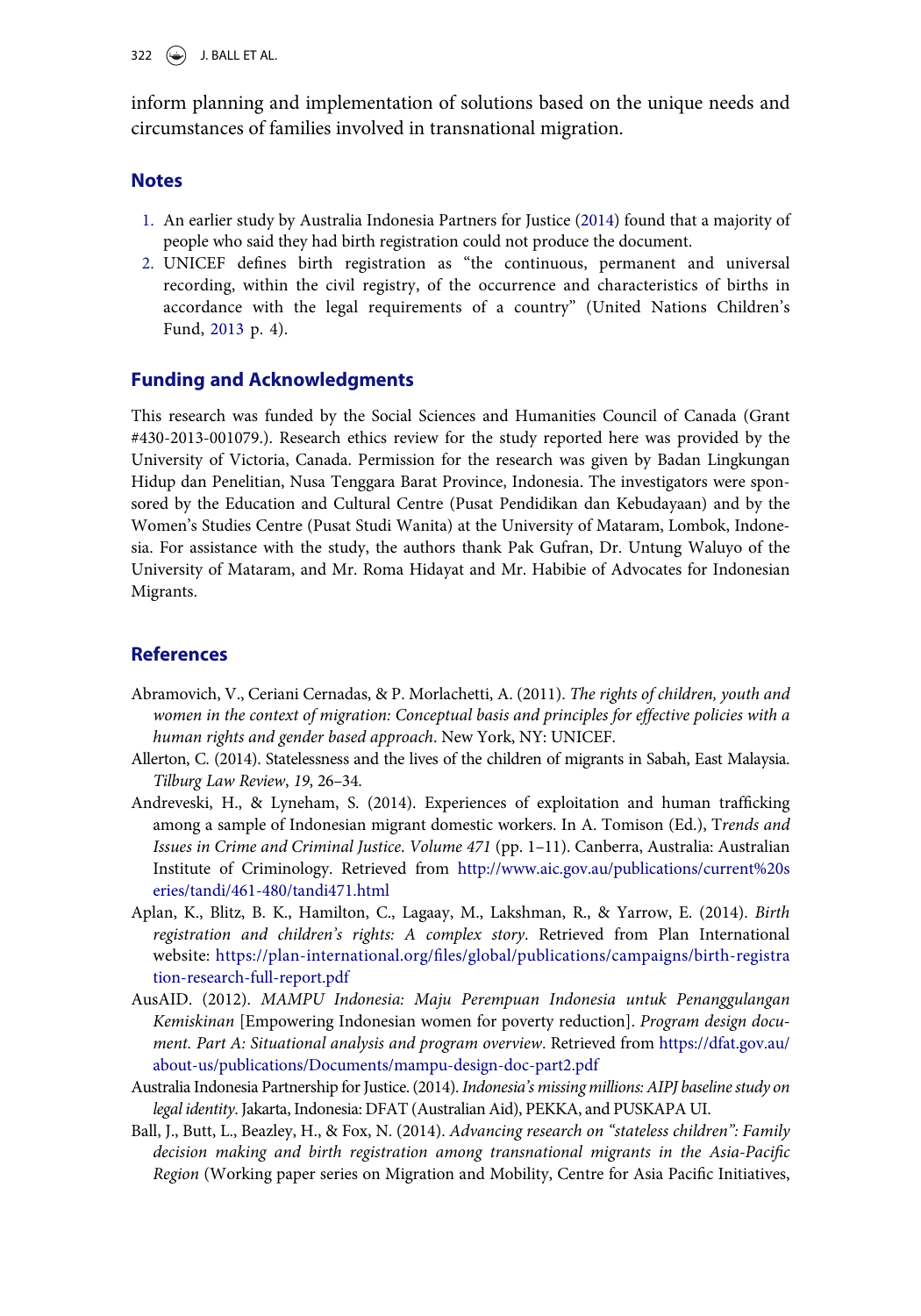University of Victoria). Retrieved from [http://www.uvic.ca/research/centres/capi/assets/](http://www.uvic.ca/research/centres/capi/assets/docs/working-paper/Butt_etal_Working_Paper_2.pdf) [docs/working-paper/Butt\\_etal\\_Working\\_Paper\\_2.pdf](http://www.uvic.ca/research/centres/capi/assets/docs/working-paper/Butt_etal_Working_Paper_2.pdf)

- <span id="page-19-8"></span>Beazley, H. (2007). The "Malaysian orphans" of Lombok: Children and young people's livelihood responses to out-migration in Eastern Indonesia. In R. Panelli, S. Punch, & E. Robson (Eds.), Global perspectives on rural childhood and youth: Young rural lives (pp. 107–120). London, UK: Routledge.
- <span id="page-19-12"></span>Bhabha, J. (2011). From citizen to migrant: The scope of child statelessness in the twenty-first century. In J. Bhabha (Ed.), Children without a state: A global human rights challenge (pp. 1– 39). Cambridge, MA: MIT Press.
- <span id="page-19-7"></span>Boothby, N., Stark, L., Simmons, K., & Chu, E. (2009). Child protection information management mapping: Towards a data surveillance system in Indonesia. United Nations Children's Fund. Retrieved from [http://www.cpcnetwork.org/wp-content/uploads/2014/04/23.-Boot](http://www.cpcnetwork.org/wp-content/uploads/2014/04/23.-Boothby-Stark-Simmons-Chu-2009-UNICEF-Indonesia-CPIMS-FINAL-REPORT-2.pdf) [hby-Stark-Simmons-Chu-2009-UNICEF-Indonesia-CPIMS-FINAL-REPORT-2.pdf.](http://www.cpcnetwork.org/wp-content/uploads/2014/04/23.-Boothby-Stark-Simmons-Chu-2009-UNICEF-Indonesia-CPIMS-FINAL-REPORT-2.pdf)
- <span id="page-19-0"></span>Bryant, J. (2005). Children of international migrants in Indonesia, Thailand, and the Philippines: A review of evidence and policies. Florence, Italy: Innocenti Working Paper.
- <span id="page-19-6"></span>Butt, L. (2015, February 11). Migrant mothers and sedentary children: Implications of state policies for mother-child separation in the Asia-Pacific region. Paper presented at the symposium "The Circulation of Children," Association for Social Anthropology of Oceania, Kona, Hawaii.
- <span id="page-19-2"></span>Chan, C. (2014). Gendered morality and development narratives: The case of female labor migration from Indonesia. Sustainability, 6(10), 6949–6972.
- <span id="page-19-14"></span>Constable, N. (2014). Born out of place: Migrant mothers and the politics of international labor. Berkeley: University of California Press.
- <span id="page-19-11"></span>Ensor, M. O., & Gozdziak, E. M. (Eds.). (2010). Children and migration at the crossroads of resiliency and vulnerability (pp. 117–142). Basingstoke, NY: Palgrave Macmillan.
- <span id="page-19-10"></span>Government of Indonesia. (2002). Republic of Indonesia Law Number 23 Year 2002 on Child Protection. Retrieved from: [http://www.internationalresourcecentre.org/en\\_X2/Indonesia\\_](http://www.internationalresourcecentre.org/en_X2/Indonesia_Law_on_Child_Protection.pdf) [Law\\_on\\_Child\\_Protection.pdf](http://www.internationalresourcecentre.org/en_X2/Indonesia_Law_on_Child_Protection.pdf)
- <span id="page-19-3"></span>Graham, E., & Jordan, L. P. (2011). Migrant parents and the psychological well-being of leftbehind children in Southeast Asia. Journal of Marriage and the Family, 73(4), 763–787.
- <span id="page-19-15"></span>Graham, E., Jordan, L. P., Yeoh, B. S. A., Lam, T., Asis, M., & Su-kamdi. (2012). Transnational families and the family nexus: Perspectives of Indonesian and Filipino children left behind by migrant parent(s). Environ Plan A., 44(4), 793–815.
- <span id="page-19-9"></span>Graham, E., & Yeoh, B. S. A. (2013). Child health and migrant parents in south-east Asia: Risk and resilience among primary-aged children. Asian Pacific Migration Journal, 22(3), 297–314.
- <span id="page-19-13"></span>Henstridge, M., Burnik, G., De, S., & Jakobsen, M. (2013). Growth in Indonesia: Is it sustainable? Drivers of recent economic growth. Oxford, UK: Oxford Policy Management.
- <span id="page-19-1"></span>Hewison, K., & Young, K. (2006). Transnational migration and work in Asia. New York, NY: Routledge.
- <span id="page-19-5"></span>Hugo, G. (2008). Migration in Indonesia: Recent trends and implications. In P. Graham (Ed.), Horizons of home: Nation, gender, and migrancy in island Southeast Asia (pp. 45–70). Clayton, Australia: Monash Asia Institute.
- <span id="page-19-4"></span>International Labour Organization. (2013, May 8). Better protecting Indonesian migrant workers through bilateral and multilateral agreements. Retrieved from [http://www.ilo.org/jakarta/](http://www.ilo.org/jakarta/info/public/pr/WCMS_212738/lang--en/index.htm) [info/public/pr/WCMS\\_212738/lang](http://www.ilo.org/jakarta/info/public/pr/WCMS_212738/lang--en/index.htm)–en/index.htm
- International Organisation for Migration. (2010). Labour migration from Indonesia. Geneva, Switzerland: International Organisation for Migration.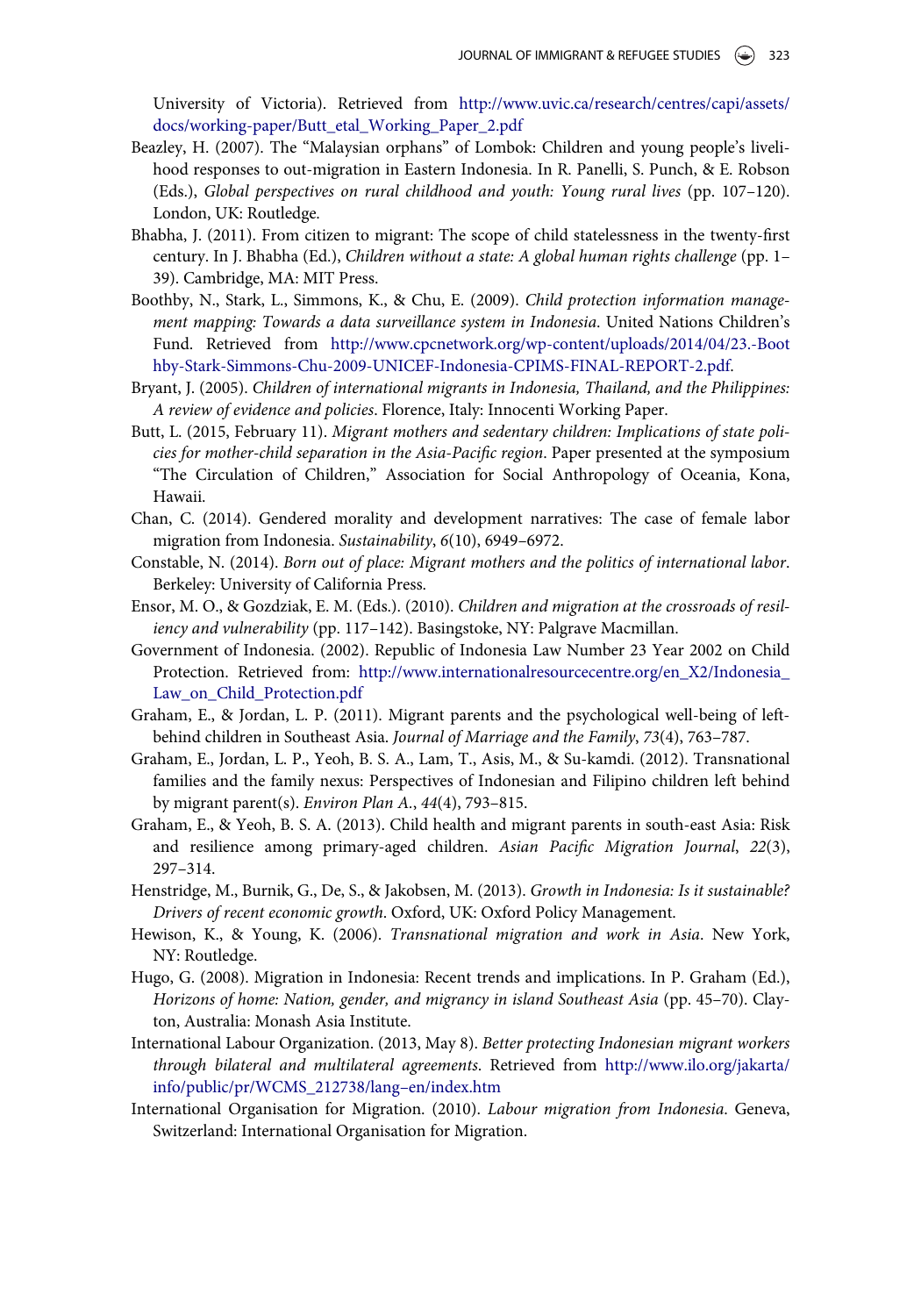- $324 \quad (*)$  J. BALL ET AL.
- <span id="page-20-16"></span>Jacques, H. (2015, July 23). Widodo ban on Middle East placements could hurt Indonesian economy. Nikkei Asian Review. Retrieved from [http://asia.nikkei.com/Politics-Economy/Policy-Poli](http://asia.nikkei.com/Politics-Economy/Policy-Politics/Widodo-ban-on-Middle-East-placements-could-hurt-Indonesian-economy?page=2) [tics/Widodo-ban-on-Middle-East-placements-could-hurt-Indonesian-economy](http://asia.nikkei.com/Politics-Economy/Policy-Politics/Widodo-ban-on-Middle-East-placements-could-hurt-Indonesian-economy?page=2)?[page](http://asia.nikkei.com/Politics-Economy/Policy-Politics/Widodo-ban-on-Middle-East-placements-could-hurt-Indonesian-economy?page=2)=[2.](http://asia.nikkei.com/Politics-Economy/Policy-Politics/Widodo-ban-on-Middle-East-placements-could-hurt-Indonesian-economy?page=2)
- <span id="page-20-15"></span>Killias, O. (2010). "Illegal" migration as resistance: Legality, morality and coercion in Indonesian domestic worker migration to Malaysia. Asian Journal of Social Science, 38(6), 897–914.
- <span id="page-20-18"></span>Killias, O. (2014). Intimate encounters: The ambiguities of belonging in the transnational migration of Indonesian domestic workers to Malaysia. Citizenship Studies, 18(8), 885–899.
- <span id="page-20-8"></span>KOMPAK. (2016). Back to what counts: Birth and death in Indonesia. A study to institutionalize civil registration and vital statistics in basic services. Jakarta Indonesia: KOMPAK, Pusat Kajian Perlindungan Anak (Center on Child Protection), Australian Aid.
- <span id="page-20-14"></span>Lindquist, J. (2012). The elementary school teacher, the thug and his grandmother: Informal brokers and transnational migration from Indonesia. Pacific Affairs, 85(1), 69–89.
- <span id="page-20-12"></span>Lucet, M. (2013, August 9). Birth registration is Indonesian children's passport to lifelong protection. Jakarta Globe. Retrieved from [http://jakartaglobe.beritasatu.com/opinion/birth-regis](http://jakartaglobe.beritasatu.com/opinion/birth-registration-is-indonesian-childrens-passport-to-life-long-protection/) [tration-is-indonesian-childrens-passport-to-life-long-protection/.](http://jakartaglobe.beritasatu.com/opinion/birth-registration-is-indonesian-childrens-passport-to-life-long-protection/)
- <span id="page-20-2"></span>Lynch, M. (2010). Without face or future: Stateless infants, children, and youth. In M. O. Ensor & E. M. Gozdziak (Eds.), Children and migration at the crossroads of resiliency and vulnerability (pp. 117–142). Basingstoke, UK: Palgrave Macmillan.
- <span id="page-20-13"></span>Mantra, I. B. (1999). Illegal Indonesian labour movement from Lombok to Malaysia. Asia Pacific Viewpoint, 40(1), 59–68.
- <span id="page-20-5"></span>MEDICI. (2015). Opportunities in Indonesian remittance market—New 2015 report, Let's Talk Payments. Retrieved from [http://letstalkpayments.com/opportunities-in-indonesian-remit](http://letstalkpayments.com/opportunities-in-indonesian-remittance-market-a-2015-report/) [tance-market-a-2015-report/](http://letstalkpayments.com/opportunities-in-indonesian-remittance-market-a-2015-report/).
- <span id="page-20-3"></span>Palmer, W. (2016). Indonesia's overseas labour migration programme, 1969–2010. Boston, MA: Brill.
- <span id="page-20-4"></span>Randolf, G. (2015). Labor migration and inclusive growth: Toward creating employment in origin communities. Washington, DC: JustJobs Network.
- <span id="page-20-10"></span>Sadiq, K. (2009). Paper citizens: How illegal immigrants acquire citizenship in developing countries. Oxford, UK: Oxford University Press
- <span id="page-20-17"></span>Setel, P. W., Macfarlane, S. B., Szreter, S., Mikkelsen, L., Jha, P., Stout, S., & AbouZahr, C. (2007). A scandal of invisibility: Making everyone count by counting everyone. The Lancet, 370, 1569–1577.
- <span id="page-20-6"></span>Silvey, R. (2004). Transnational domestication: State power and Indonesian migrant women in Saudi Arabia. Political Geography, 23, 245–264.
- <span id="page-20-7"></span>SMERU, Sofni Lubis Coordinating Researcher. (2014). The well-being of children left by their mothers who become migrant workers: Study case in two districts in Indonesia. Jakarta, Indonesia: SMERU Research Institute.
- United Nations Children's Fund. (2011). Children in informal alternative care. New York, NY: UNICEF.
- <span id="page-20-9"></span>United Nations Children's Fund. (2013). Every child's birth right: Inequities and trends in birth registration. New York, NY: UNICEF.
- <span id="page-20-11"></span>United Nations Division for Sustainable Development. (2015). Sustainable development goals. Division for Sustainable Development—UNDESA. Retrieved from [https://sustainabledevel](https://sustainabledevelopment.un.org/?menu=1300) [opment.un.org/?menu](https://sustainabledevelopment.un.org/?menu=1300)=[1300](https://sustainabledevelopment.un.org/?menu=1300).
- <span id="page-20-0"></span>United Nations General Assembly. (1989). Convention on the Rights of the Child (CRC), adopted 20 Nov. 1989., G.A. Res. 44/25, U.N. GAOR, 44<sup>th</sup> Sess., Supp. No. 49, arts. 6, 7. U.N. Doc. A/44/49 (1989) (entered into force 2 Sept. 1990).
- <span id="page-20-1"></span>United Nations High Commission for Human Rights (UNHCHR). (1990). International Convention on the Protection of the Rights of All Migrant Workers and Members of their